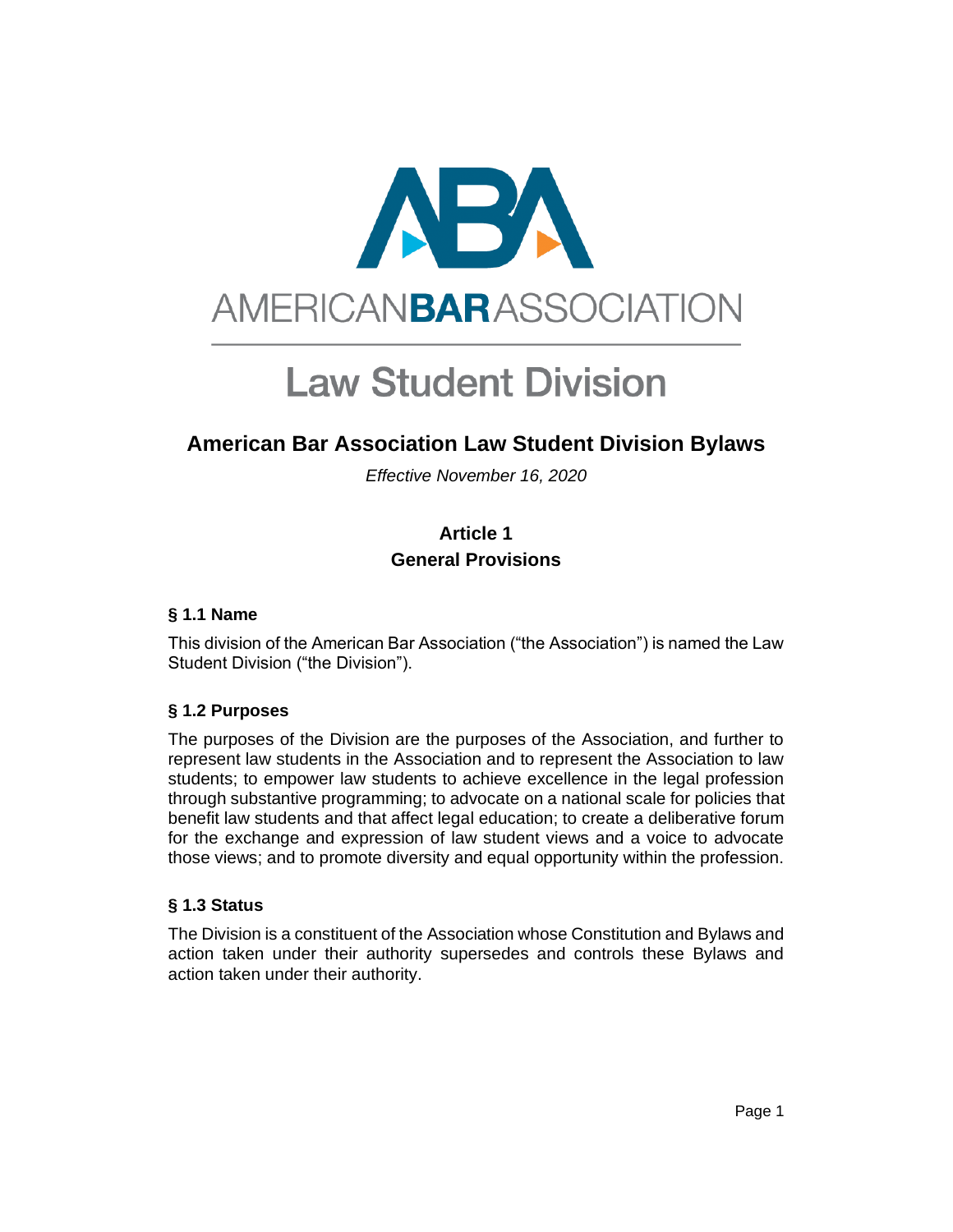# **§ 1.4 Authority**

These Bylaws and action taken under their authority that is not inconsistent with the Association's Constitution and Bylaws and action taken under their authority are the basis for the conduct of all business in the Division. The Assembly or the Division's Council may make rules or adopt policies and procedures that supplement these Bylaws. Any action by the Division must be approved by the House of Delegates or the Association's Board of Governors before the action can be effective as the action of the Association.

# **§ 1.5 Antidiscrimination**

The Division shall not discriminate on the basis of ancestry, color, or race; cultural or ethnic background; economic disadvantage; ideological, philosophical, or political belief or affiliation; marital or parental status; national or regional origin; physical disability; religion, or religious or denominational affiliation; sex; sexual orientation; gender identity; gender expression; or age. The Division shall not encourage or condone discrimination, either implicitly or explicitly, and shall actively discourage discrimination on any such basis.

# **Article 2 Membership**

# **§ 2.1 Eligibility**

The membership of the Division consists of those members who are enrolled in law schools, registered with the Association and in good standing, and paying dues, if necessary, as provided for in this Article.

# **§ 2.2 Dues**

The Association shall prescribe dues on the recommendation of and in consultation with the Assembly or the Division's Council.

# **§ 2.3 Term**

A membership shall continue through the end of August in each year in which the member is eligible to join and has paid dues, if necessary, even if he or she graduates from law school. Should Division dues be set at \$0, membership shall be renewed automatically for every year in which the member is eligible to join. Law school graduates who are members remain members of the Division until they are admitted to the bar or eighteen (18) months have passed, whichever occurs first.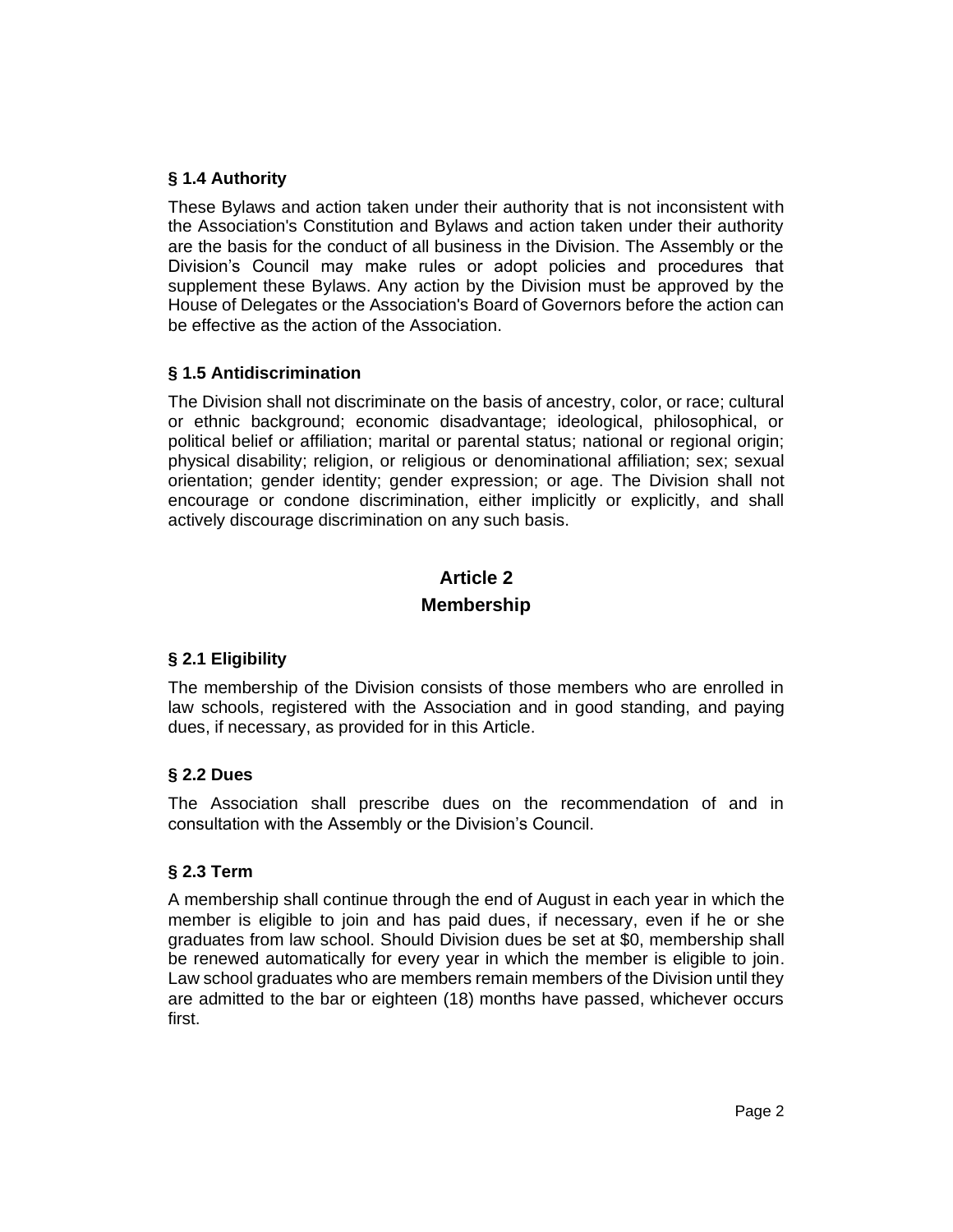# **§ 2.4 Good Standing**

A member enjoys good standing if he or she has met their financial obligations to the Division in full for the current year.

#### **§ 2.5 Premium Programs**

Under such conditions as prescribed by the Association and in consultation with Division Council, the Association may offer a "Premium Program" or programs that, for a fee, include offerings and benefits in addition to those offered through standard Division membership.

#### **§ 2.6 Termination**

A person whose dues are delinquent by a period set by the Association Board of Governors, or a person who is otherwise ineligible for Association membership, shall cease to be a member of the Division. A Premium Program participant who cancels, opts not to renew, or becomes ineligible for the Premium Program retains standard Division membership as long as the person is otherwise eligible for Division membership.

# **Article 3 Law Schools**

# **§ 3.1 Law Student and Law School**

- (a) "Law student" means a candidate who is, or will be for at least part of the school year, in residence for their first professional law degree, otherwise known as a Juris Doctorate.
- (b) "Law school" or "school" is one that is accredited by the Council of the ABA Section of Legal Education and Admissions to the Bar. For ease of reference, law schools accredited by the Council are referred to as "ABAapproved."
- (c) Independent Campuses. Upon the request of a law school, the Division may recognize substantially independent campuses of a law school as separate law schools for the purposes of the Division.
- (d) A law school loses its representation and each member at the law school loses his or her membership in the Division if the school is no longer "ABAapproved."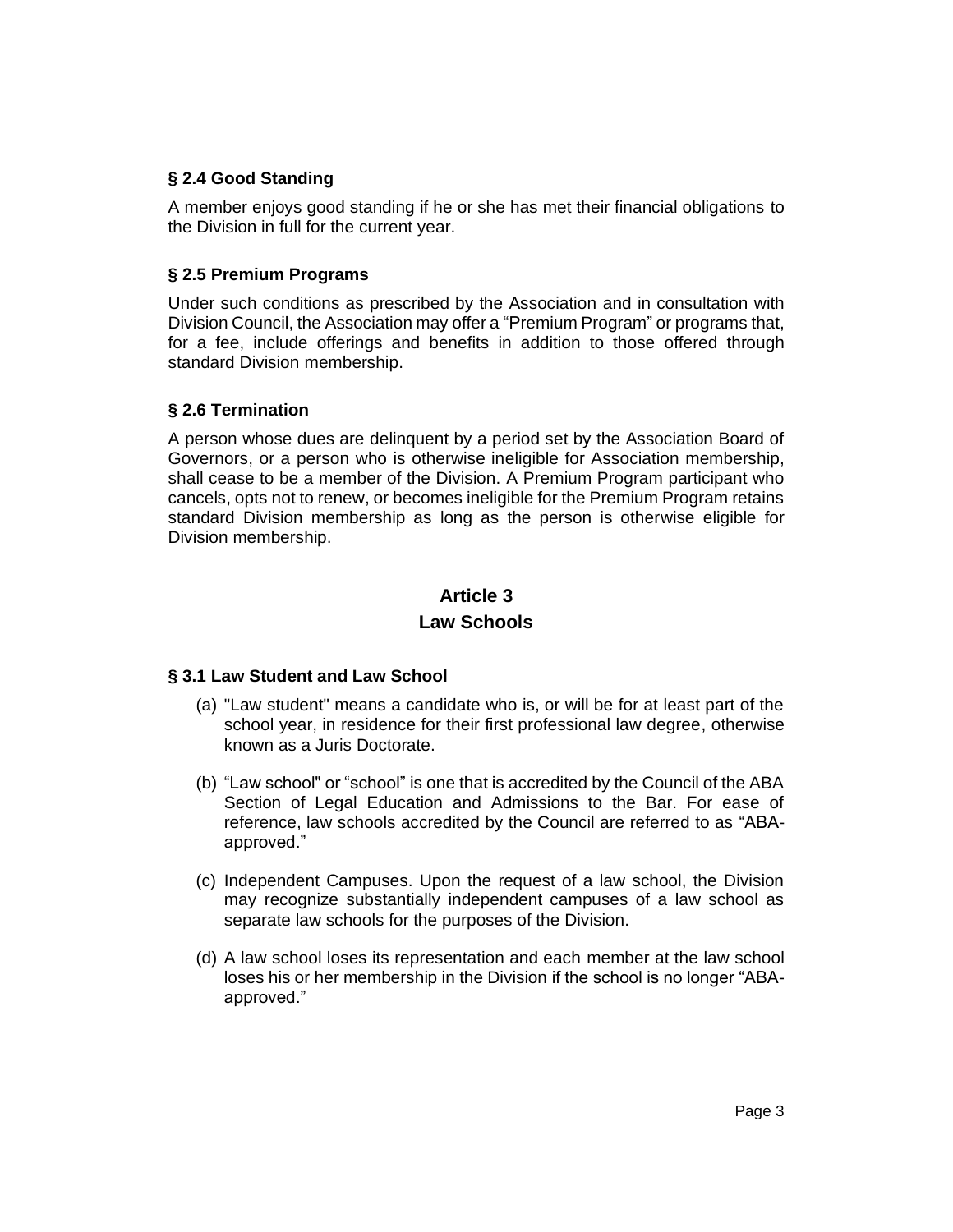#### **§ 3.2 Student Bar Associations**

- (a) "Student Bar Association" or "SBA" means the student government of a law school by any name.
- (b) The participation of a Student Bar Association in the Division is voluntary. The Division does not bind or subject a student bar association to an obligation it does not voluntarily assume. As a condition of participation, however, a student bar association must comply with the Bylaws and the rules, policies, and procedures that supplement them to the extent that they concern the school's representation in the circuit and the Assembly.

#### **§ 3.3 ABA Representative**

- (a) The Student Bar Association shall provide for the election or appointment from each law school of an ABA Representative. The ABA Representative shall represent the Division to the school and vice versa and shall perform such other duties as the Assembly, the Division Council, or the Division's Vice Chair prescribes.
- (b) If a Student Bar Association has not provided for the election or appointment of an ABA Representative by October 1 in each academic year, the Division may submit a call for applications from ABA members of the school from which the Chair and/or Vice Chair may appoint an ABA Representative.
- (c) The ABA Representative from each school will report to and work with the Vice Chair of the Division in association with the Association's membership and marketing functions.
- (d) The primary roles of the ABA Representative are to promote ABA membership at the school, provide ABA programming at the school, increase awareness of regional ABA meetings, and promote ABA entity opportunities for law students (i.e. scholarships, programs, and competitions).

#### **§ 3.4 Representation**

Each law school may send two delegates, one the SBA president, or his or her proxy, and the other the ABA representative, or his or her proxy, to the Assembly. No person may hold more than two proxy votes. The Assembly or the Division Council may regulate voting by proxy, including the method of appointing the proxy. Only a member in good standing is eligible to be a delegate or a proxy.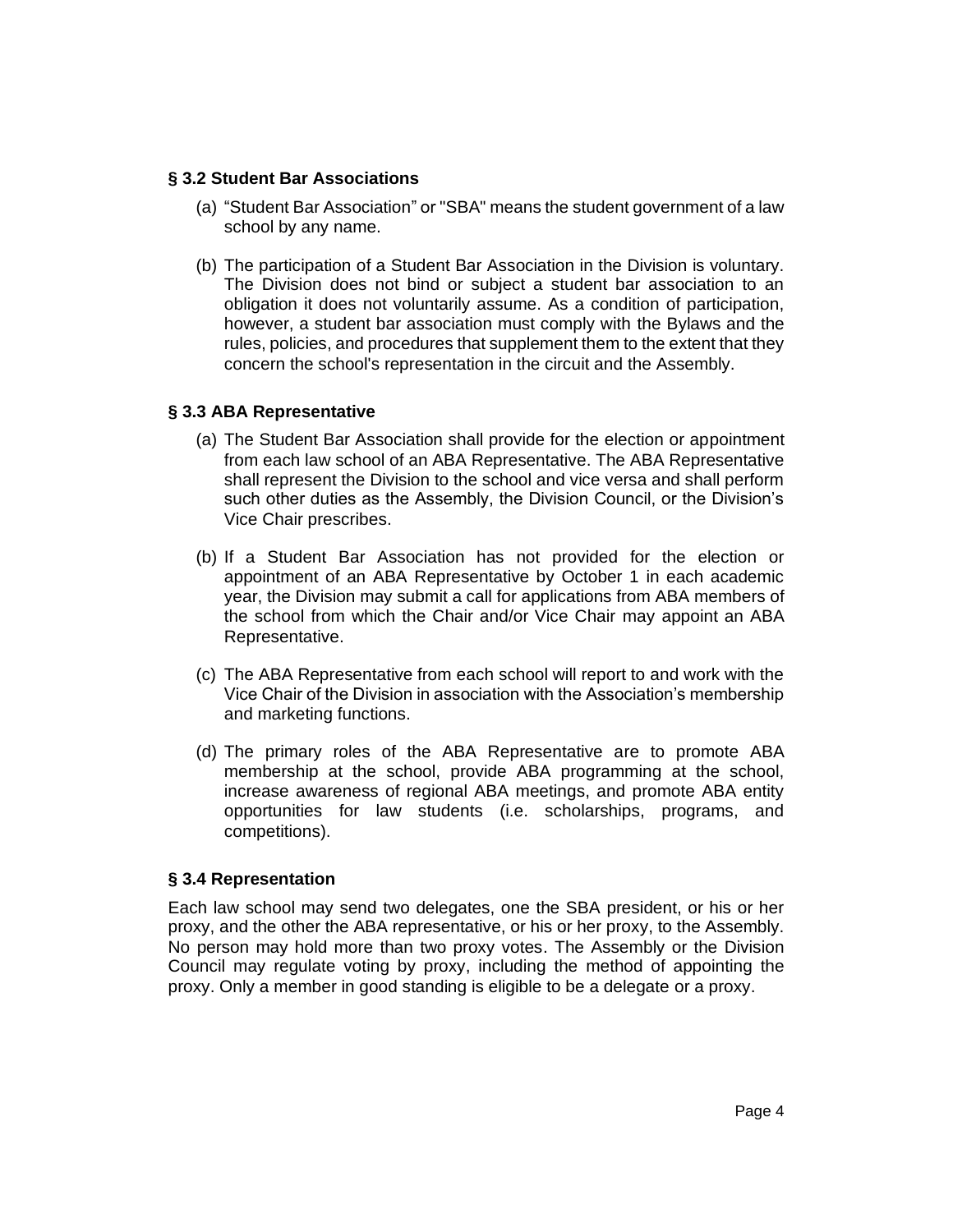# **Article 4 Assembly**

# **§ 4.1 Function**

The highest policymaking body of the Division is the Assembly, which may act on behalf of the Division in any matter.

# **§ 4.2 Composition and Voting**

§ 4.2.1 Voting Membership. The voting membership of the Assembly is composed of: the two delegates from each school, the SBA president and the ABA representative or their respective proxy voters; the Division liaisons to other ABA entities; and up to three (3) representatives appointed by affiliate student legal associations.

§ 4.2.2 Non-Voting Membership. The nonvoting membership of the Assembly is composed of the members of the Division Council.

§ 4.2.3 Voting. The Assembly may provide for proxy voting in the Assembly.

§ 4.2.4 Duty to Attend. A member of the Assembly shall attend or designate a proxy to attend and vote on behalf of the member.

# **§ 4.3 Meetings**

The Assembly shall meet during the Annual Meeting at a time designated by the Chair or the Division Council. The Annual Meeting may be in-person or hosted electronically The Resolutions Committee shall prescribe the order of business. As deemed necessary by the Council through its designated Resolutions Committee, the Council may submit a resolution to Assembly for an electronic vote. Prior to voting on a resolution electronically, the Assembly must be given adequate notice of the time, manner, and process by which the resolution will be voted upon, and the Assembly must be given a period of at least 15-days to provide comment on the resolution to the Council and the Resolutions Committee.

# **§ 4.4 Division Council**

The Division Council is the administrative agency of the Assembly. The Council shall draft and submit for consideration the standing rules and shall correct and approve the minutes of the Assembly.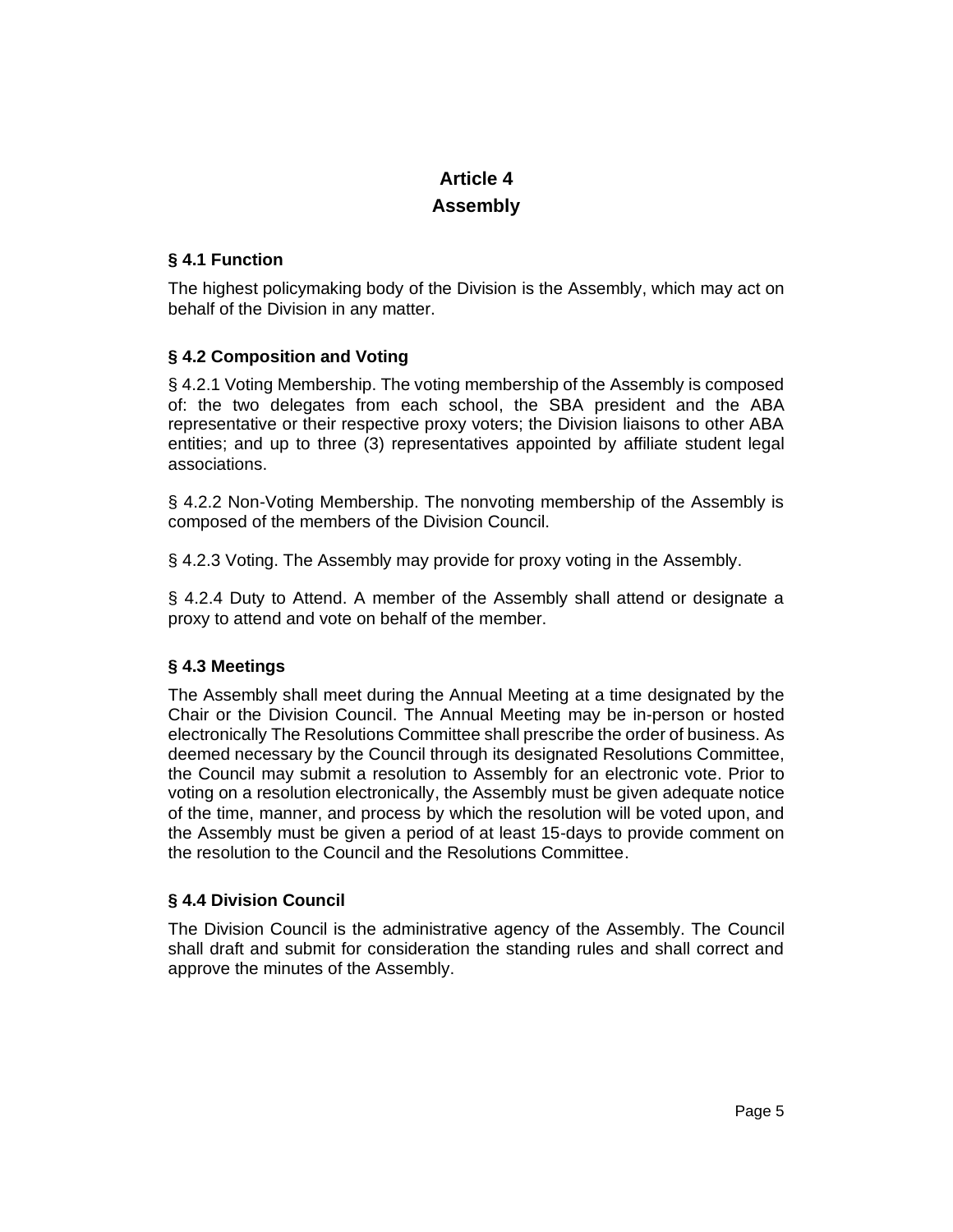# **Article 5 Division Council**

#### **§ 5.1 Function**

The general executive and administrative authority resides in the Division Council. Between meetings of the Assembly, the Council may perform, consistent with the action taken by the Assembly, the functions the Assembly itself may perform except—

- (a) electing any officer of whom the election is vested in the Assembly; or
- (b) amending these bylaws.

# **§ 5.2 Composition and Voting**

§ 5.2.1 Voting membership. The Council shall consist of the—

- (a) Chair;
- (b) Vice Chair- Membership;
- (c) Law Student At-Large of the Association's Board of Governors;
- (d) Education Director;
- (e) Division Delegates.

§ 5.2.2 Non-voting membership. Any Council members-elect shall be nonvoting members. The Council may create other nonvoting memberships provided that the cost of all such memberships does not exceed that of four voting memberships.

§ 5.2.3 The Chair shall preside and the Division Delegates shall jointly share the responsibility of recording the proceedings.

#### **§ 5.3 Meetings**

- (a) The Council shall meet three times a year—during the Annual Meeting, in the fall, and at the time of the Midyear Meeting. The Council shall otherwise meet regularly as ordered by the Assembly.
- (b) The Division Council may provide for voting by mail, e-mail or other electronic means, telephone, or proxy. A Council member may only proxy his or her vote to another voting or non-voting Council member, but no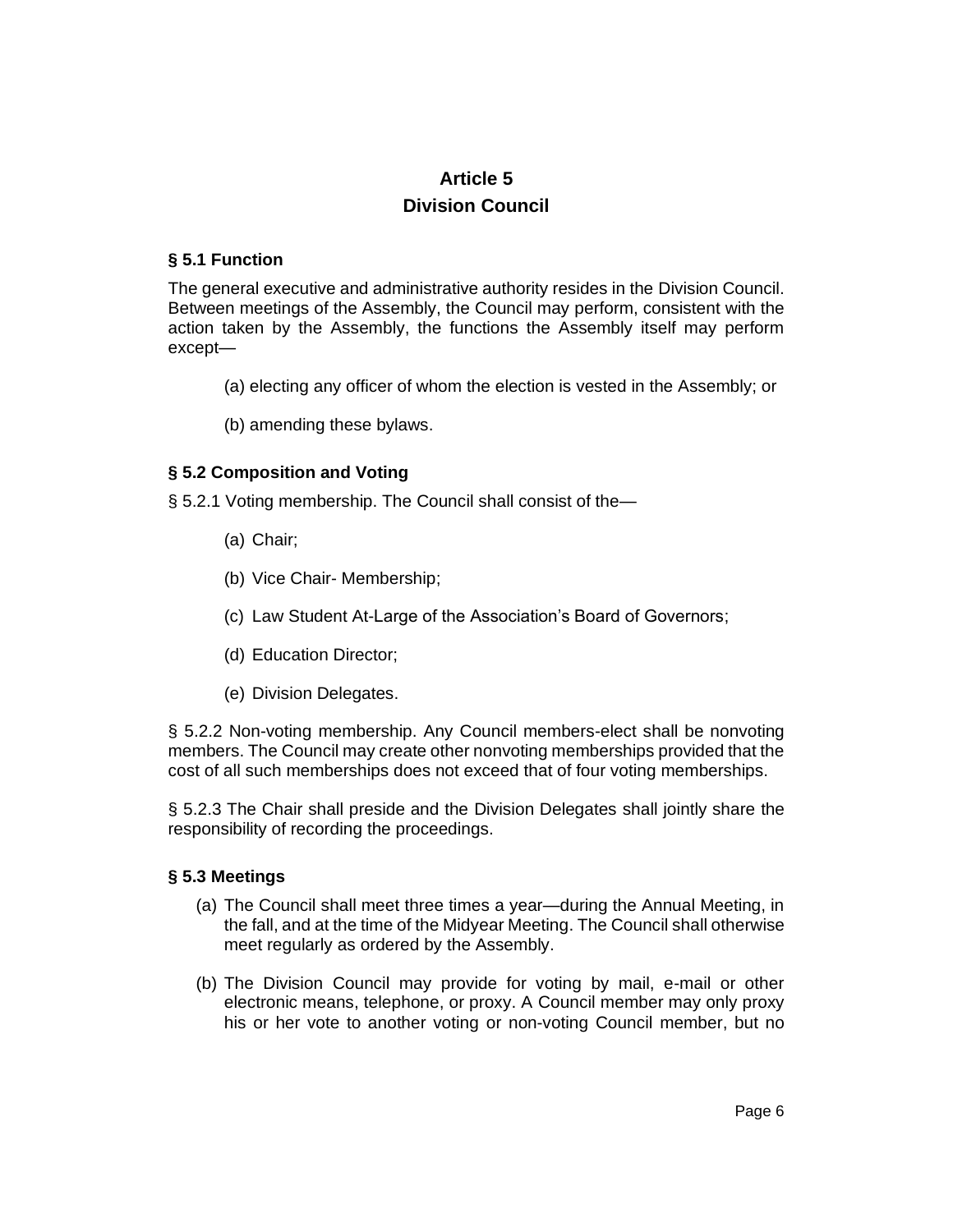Council member shall hold more than one proxy in addition to their own vote.

#### **§ 5.4 Law Student Division Advisory Committee**

- (a) At the Direction of the Law Student Division Council, the Division Advisory Committee's mission is to provide advice and guidance, support for, and advocacy on behalf of the Division. The Committee's role is advisory to the Law Student Division Council. The Committee is also responsible for strengthening relationships between the Division and the rest of the Association, and working with Division leaders to expand opportunities for student involvement in the Association.
- (b) Members of the Advisory Committee shall consist of the following and shall not exceed more than thirteen (13) individuals; Three being Immediate Past Officers of the Division, Two At-Large members selected by the Division's Council, and the rest selected by the participating entities.
	- 1. Two Non-Student At-Large Members selected by the Division's **Council**
	- 2. Immediate Past Chair of the Law Student Division
	- 3. Immediate Past Vice Chair of the Law Student Division
	- 4. Immediate Past Law Student At-Large of the Association's Board of **Governors**
	- 5. ABA Board of Governors Liaison to the Division
	- 6. Liaison from the Young Lawyers Division
	- 7. Liaison from the Section Officers Conference
	- 8. Liaison from the Standing Committee on Membership (SCOM)
	- 9. Liaison from the Council for Racial and Ethnic Diversity in the Educational Pipeline
	- 10. Liaison from the Section on Legal Education and Admissions to the Bar
	- 11. Two Liaisons from the House of Delegates (Chosen by the House Chair)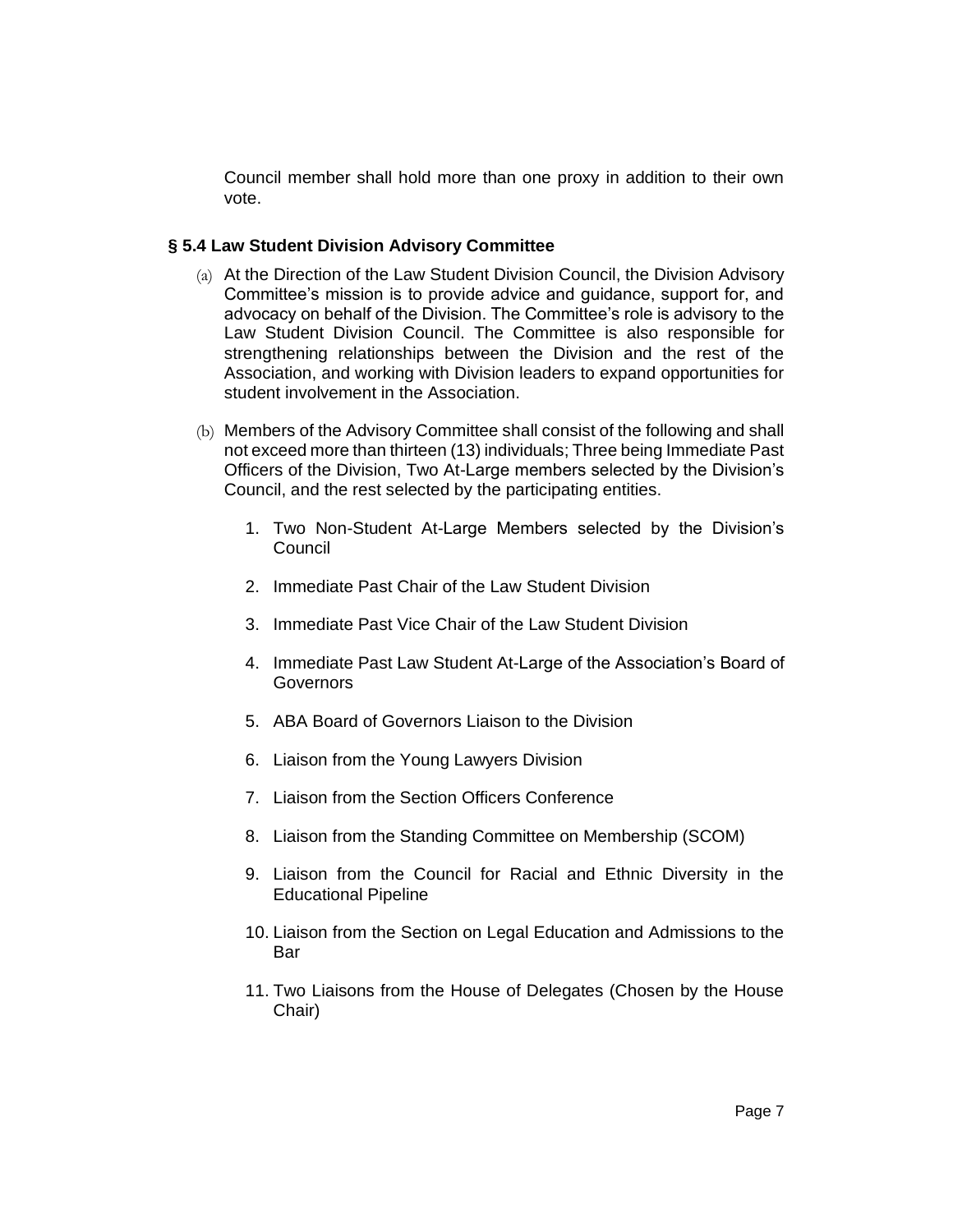- (c) Each member of the Advisory Committee except the three (3) Immediate Past Division Officers shall serve a term of three (3) years with appointments staggered so that no more than four members exit the board in any given year. After the conclusion of a member's term. No member shall serve more than two consecutive terms on the Advisory Committee.
- (d) The three Immediate Past Division Officers shall only serve for one year after the completion of their terms in office. However, they may be appointed to represent one of the participating ABA entities upon the completion of their year of service.
- (e) The Division's Council selects two non-student At-Large members of the Committee to serve for three years. Any member of the Division's Council can make a recommendation of an individual to serve in this position by submitting a written statement to the Division Chair. At-large members will be voted by the Division Council prior to the ABA Annual Meeting.
- (f) Any vacancy on the Committee may be remedied by the participating ABA entity appointing a replacement member to fill the vacancy. An individual appointed to fill a vacancy shall be appointed for the unexpired term of the predecessor. Should one of the three Immediate Past Division Officers vacate the Committee, the position shall remain vacant. Should one of the At-Large members vacate the Committee, the Division Council shall select a replacement to serve for the unexpired term of the member.
- (g) The Immediate Past Division Chair shall serve as the Chair of the Committee. The Committee Chair shall preside over all Committee meetings and serve as the principal representative of the Committee. Should the Immediate Past Division Chair resign from the Committee or choose not to serve as Chair, the Immediate Past Division Vice-Chair shall chair the Committee. Should the Immediate Past Division Vice-Chair resign from the Committee or choose not to serve as Chair, the Immediate Past Law Student At-Large on the Association's Board of Governors shall chair the Committee.
- (h) The Committee Chair will work with the Division Officers to create the agenda for each meeting. The national Division Officers and Delegates shall attend all meetings of the Advisory Committee. The Division Chair and Committee Chair have the discretion to invite others to participate in the meetings.
- (i) The Committee shall also elect a Secretary who will be responsible for keeping accurate minutes of the meetings and working with the Division staff to see that members receive notices of meetings and meeting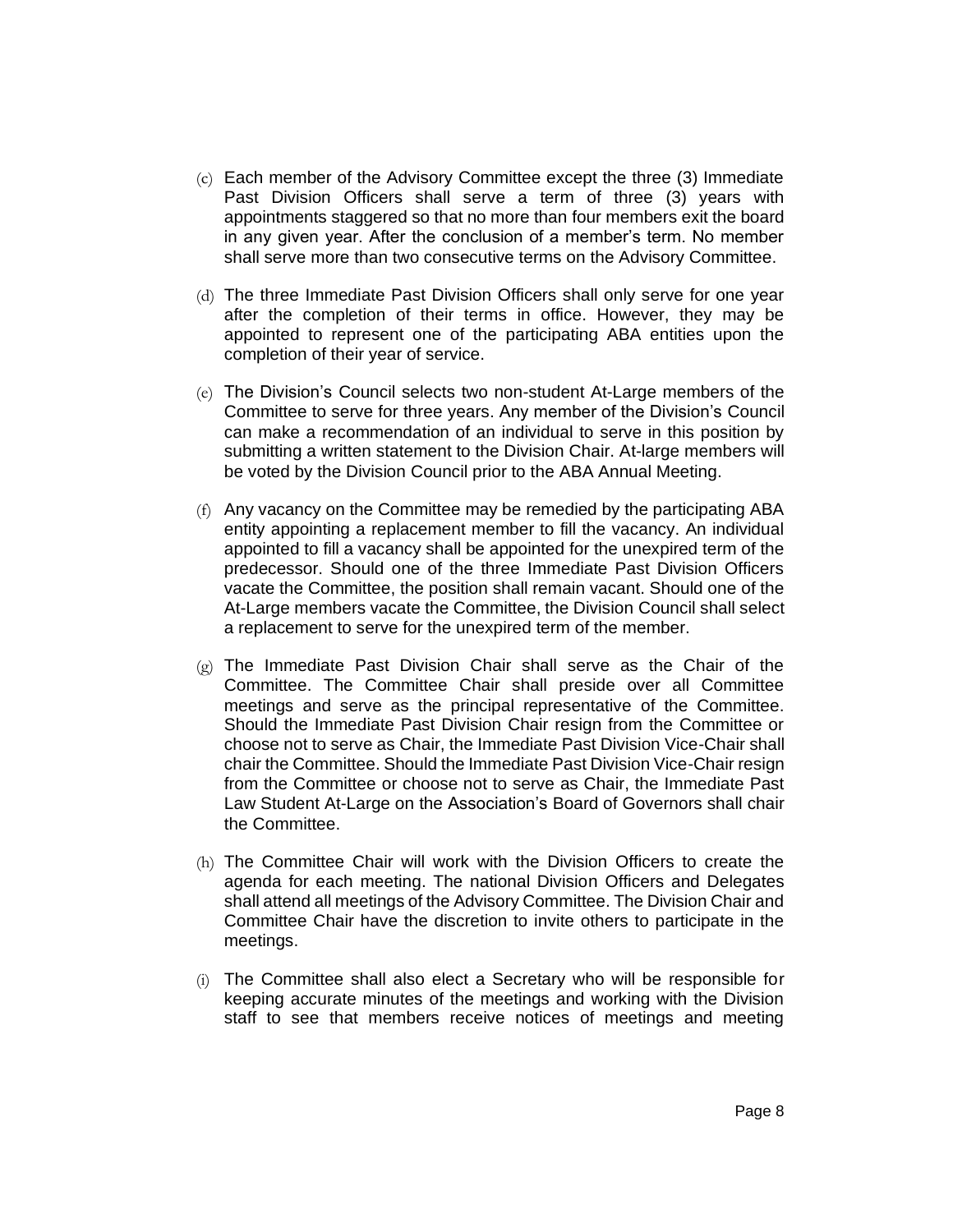materials prior to the meeting, and performing any additional duties necessary for the Committee to perform its designated responsibilities.

(j) The Advisory Committee shall meet two times a year, at the ABA's Midyear Meeting and Annual Meeting. However, the Division Chair has the authority to convene additional conference calls of the Advisory Committee as necessary. Additionally, a special conference call meeting can be called if four (4) Advisory Committee members request the call, or if four (4) Council members request the call. Members of the Committee who cannot attend in-person meetings may participate via accepted forms of communication. The Committee and/or the Division Chair may invite other individuals to participate in meetings to help the Committee adequately support the Division's needs. All meetings shall be led by the Committee Chair.

# **Article 6 Officers**

#### **§ 6.1 National Officer Defined**

For the purposes of this article, and throughout the Bylaws unless the context suggests otherwise:

- (a) An "office" means one that is created by these Bylaws, by the Assembly or the Council, or that is created by or under the authority of such an office.
- (b) An "officer" includes both the incumbent and any successor already elected.
- (c) The Council shall consist of each officer of the Division and shall have general supervision of the Division's affairs between the Council's meetings. They shall perform such duties as the Assembly or the Chair prescribes.
- (d) The Council shall work with the Division Director and Division staff to implement and oversee the programs that the Assembly or the Division Council has approved. The Director shall be a professional full-time employee of the Association appointed by the Association. The Director shall supervise the staff that supports the Division and shall perform such other duties as the Division's Assembly prescribes.

# **§ 6.2 Qualifications**

§ 6.2.1 A member is eligible for an office only if, at the beginning of the term of office, he or she—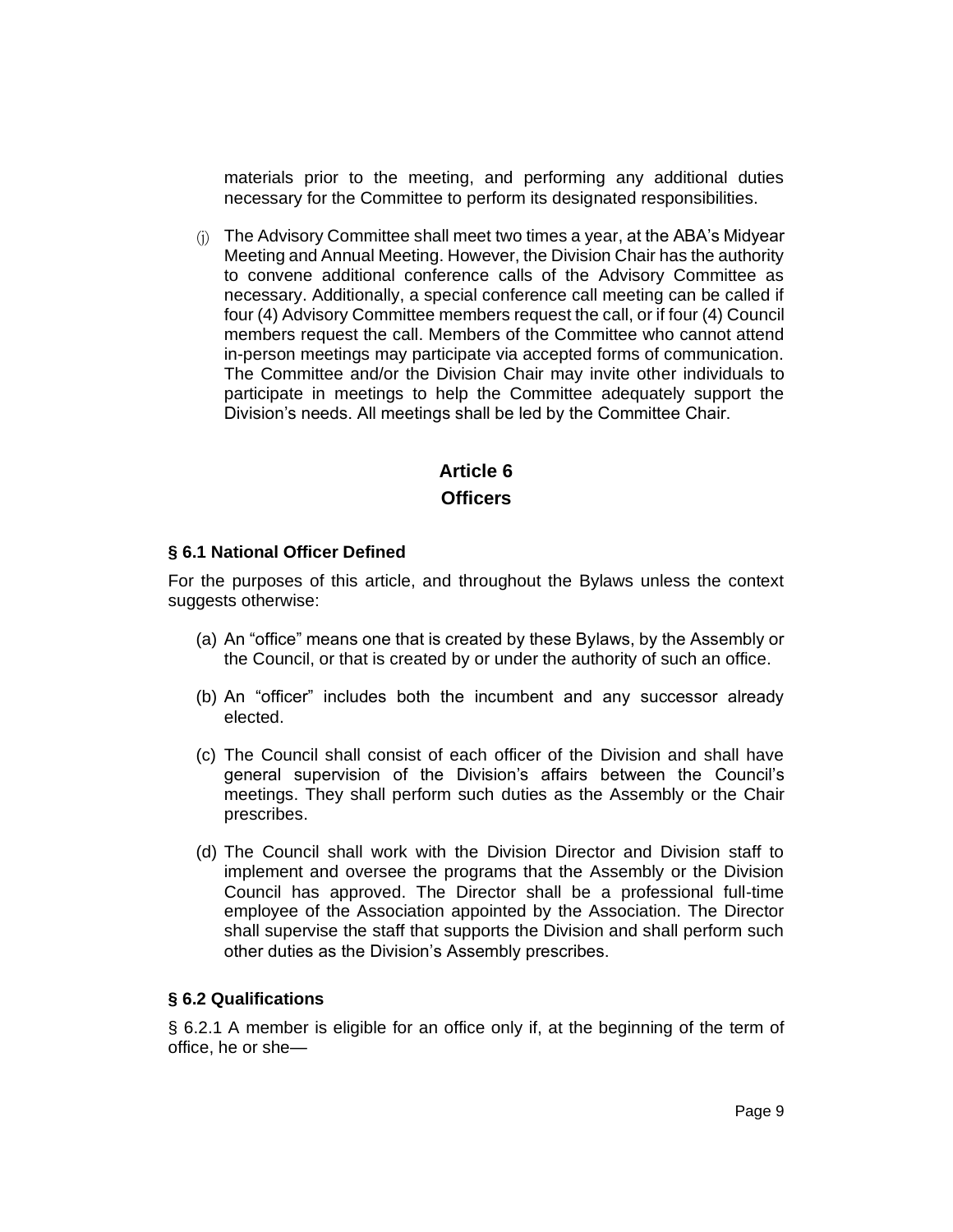- (a) enjoys good standing as a member;
- (b) will be a law student for the duration of the academic year coinciding with the term of office (typically defined as being enrolled as a law student for both the fall and spring academic semesters coinciding with the term, but not meant to exclude those who graduate upon completion of the spring or summer semesters immediately prior to the completion of their term in office) ;
- (c) has not received his or her first degree in law;
- (d) enjoys good academic standing according to his or her school, as verified by an academic officer of the school;
- (e) has never been removed from office; and
- (f) meets each other qualification for the office that the Assembly, the Division Council, or the Association staff has prescribed.

# **§ 6.3 Division Nominating Committee.**

§ 6.3.1 Nominating Composition. The Division shall have a Nominating Committee which shall consist of up to nine members appointed by the Chair of the Division. The Division Nominating Committee shall include three (3) presidents of Student Bar Associations, three (3) ABA Representatives, the Chair of the Division, the Immediate Past Chair of the Division, and the Immediate Past Law Student At-Large on the Association's Board of Governors. To the extent possible, members selected to serve on the Division Nominating Committee shall represent a broad spectrum of the membership. The appointed members shall serve a one-year term..

§ 6.3.2 Nominating Committee Chair and Vice-Chair. The immediate past Chair of the Division will serve as the Chair of the Division Nominating Committee. The Immediate Past Law Student At-Large on the Association's Board of Governors will serve as the Vice-Chair. Should vacancies to Nominating Committee Chair and Vice-Chair simultaneously exist, the Division Council shall immediately appoint a Nominating Committee Chair and Vice-Chair either by appointing (an) existing Nominating Committee member(s) as the Nominating Committee Chair and Vice-Chair, or by appointing new members to the Committee who shall immediately become Nominating Committee Chair, appointed from SBA Presidents, and Vice-Chair, appointed from ABA Representatives.

6.3.3 Nominating Committee Member Vacancies. If a vacancy occurs on the Division Nominating Committee, the Division Chair shall promptly appoint a replacement. If the Division Chair has been recused from the Nominating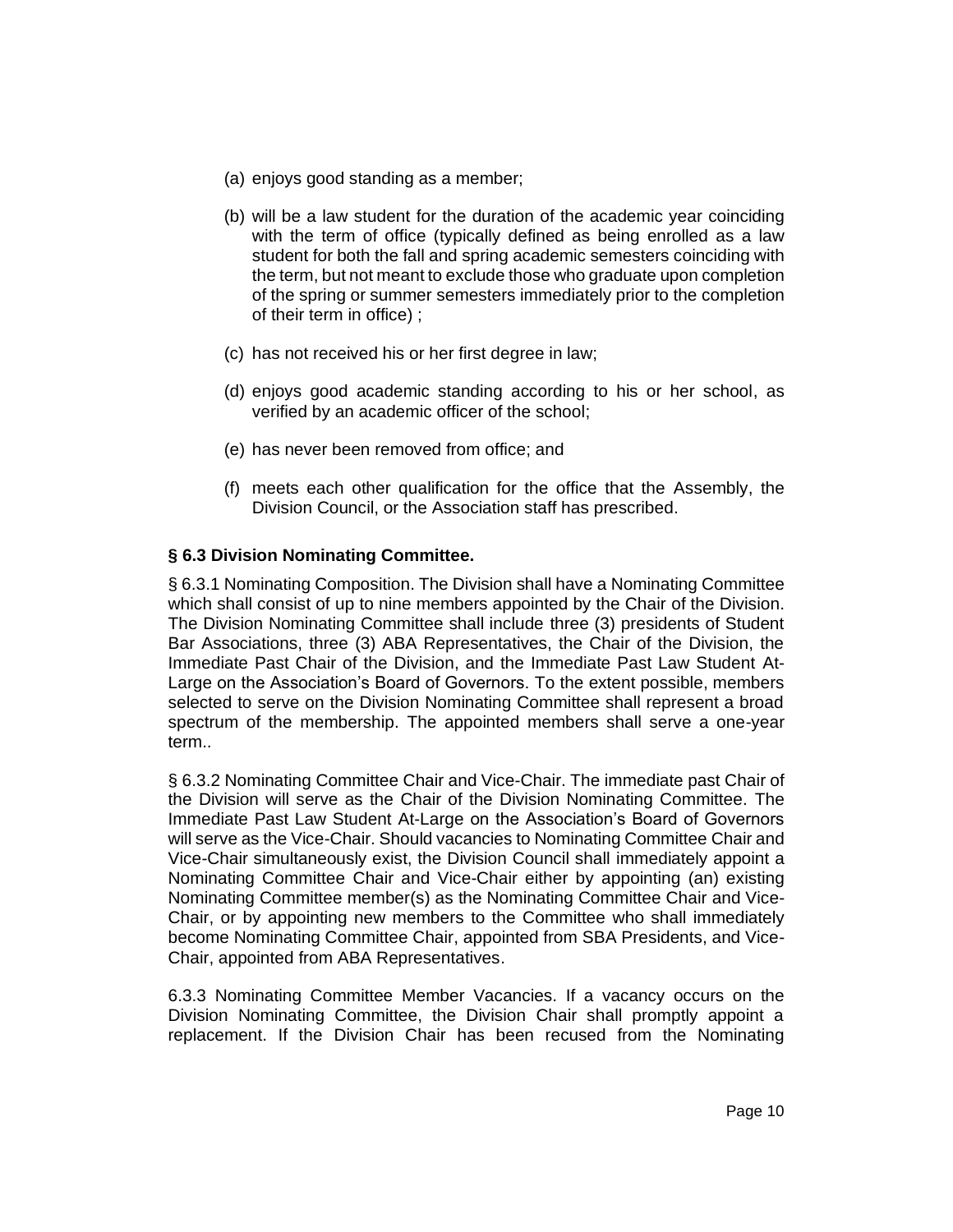Committee, or is otherwise unable or unwilling to make appointments on its behalf, the Nominating Committee Chair shall assume the responsibilities of filling Nominating Committee vacancies.

#### **§ 6.3.4 The Division Nominating Committee will**

- (a) review all officer applications;
- (b) interview candidates;
- (c) publish and forward the name(s) of qualified/certified nominees to the voting bodies in each respective election.

§ 6.3.5 The Division Nominating Committee is permitted to recommend no more than four (4) candidates for any respective position. If no qualified candidates apply, the Committee shall re-announce the position and request/recruit new applicants.

§ 6.3.6 Candidates nominated by the Committee must receive a majority vote of voting Nominating Committee members to be put forward as a qualified/certified candidate.

§ 6.3.7 The Division Nominating Committee will look for diversity when selecting candidates to put forward to the voters (including factors such as: geographic, socioeconomic, experiential, and other historically diverse factors as well as past ABA attendance or involvement).

#### **§ 6.4 Chair**

§ 6.4.1 Chief Executive. The chief executive, administrative, and presiding officer is the Chair.

§ 6.4.2 Duties. The Chair shall—

- (a) call, subject to the directions and approval of the Assembly, and preside at meetings of the membership of the Division, the Assembly, and the Division Council or appoint a chair pro tempore;
- (b) coordinate and oversee the work of each officer and committee;
- (c) enforce and interpret, subject to review by the Assembly or the Division Council, these bylaws and implement each vote of the Assembly or the Council;
- (d) in the absence of the Vice Chair-Membership and the Education Director, preside at meetings of the presidents of the Student Bar Associations;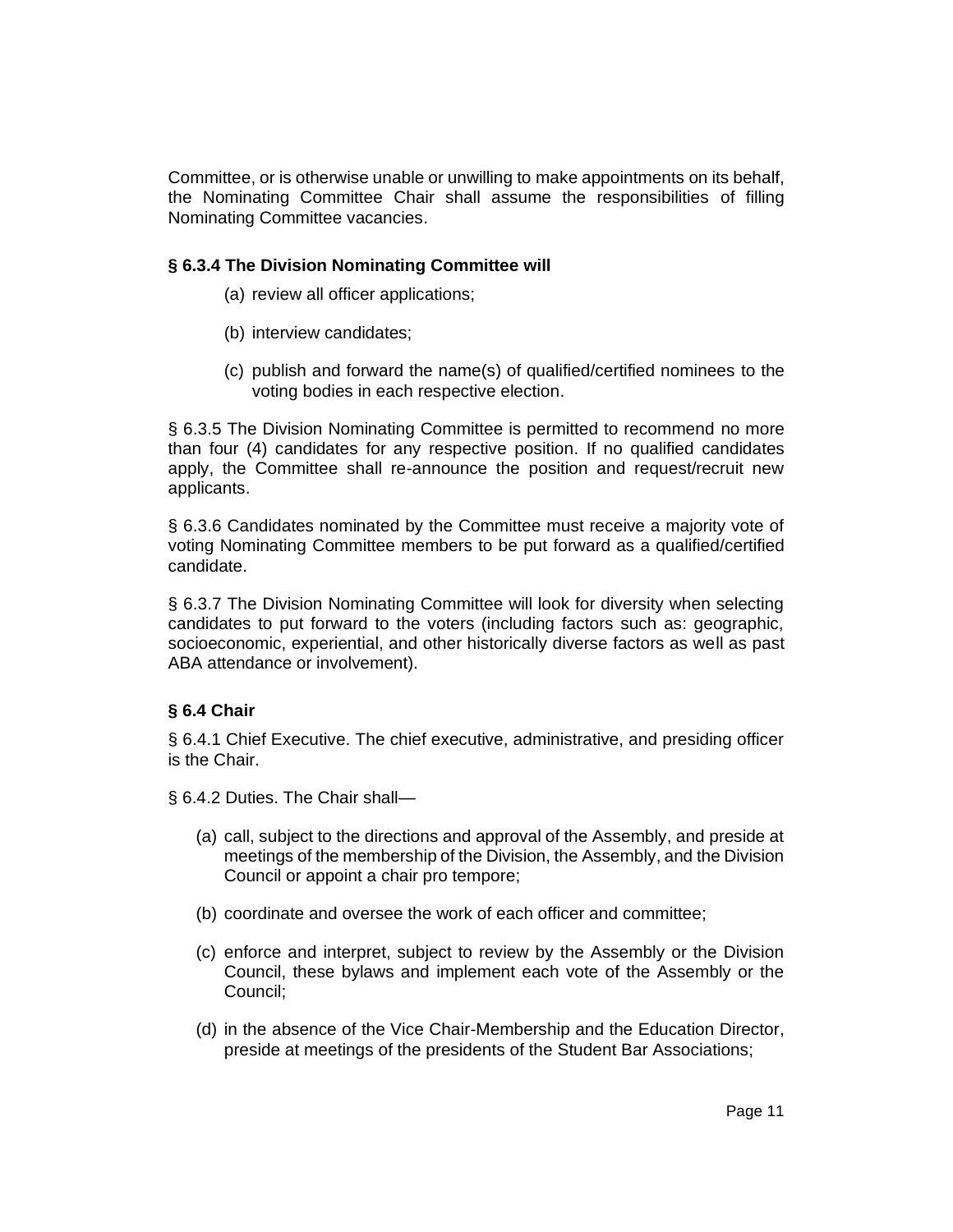- (e) appoint the Chairs and members of all committees of the Division who are to hold office during the Association year, except as otherwise provided by the Assembly;
- (f) work with the Council and Division Director to implement and oversee the activities of the Division, subject to the directions and approval of the Assembly;
- (g) represent the Division in the Association House of Delegates;
- (h) represent the Division and serve as the Division's official spokesperson, in accordance with Association policy;
- (i) represent the Division to the governing body of the Young Lawyer's Division;
- (j) undertake or delegate any responsibility not otherwise provided for;
- (k) keep the Assembly informed of the activities of the Division; and
- (l) perform such other duties and acts as usually pertain to the office or as may be designated by the Assembly.

§ 6.4.3 Term. The term of a Chair begins at the adjournment of the Annual Meeting and ends at the adjournment of the next Annual Meeting.

§ 6.4.4 Induction. The Chair-Elect becomes the Chair—

- (a) upon the beginning of the next term; or
- (b) upon a vacancy in the office of the Chair.

§ 6.4.5 Vacancy. The Assembly or the Council shall define when a vacancy shall occur and prescribe how such a vacancy shall be filled. If the offices of the chair and chair-elect are vacant—

- (a) the Division Council shall elect a Chair to assume office immediately and serve the remainder of the vacated term; and
- (b) the Vice Chair shall act as Chair until a Chair is elected to fill the vacancy.

#### **§ 6.5 Chair-Elect**

§ 6.5.1 Duties. The Chair-Elect shall—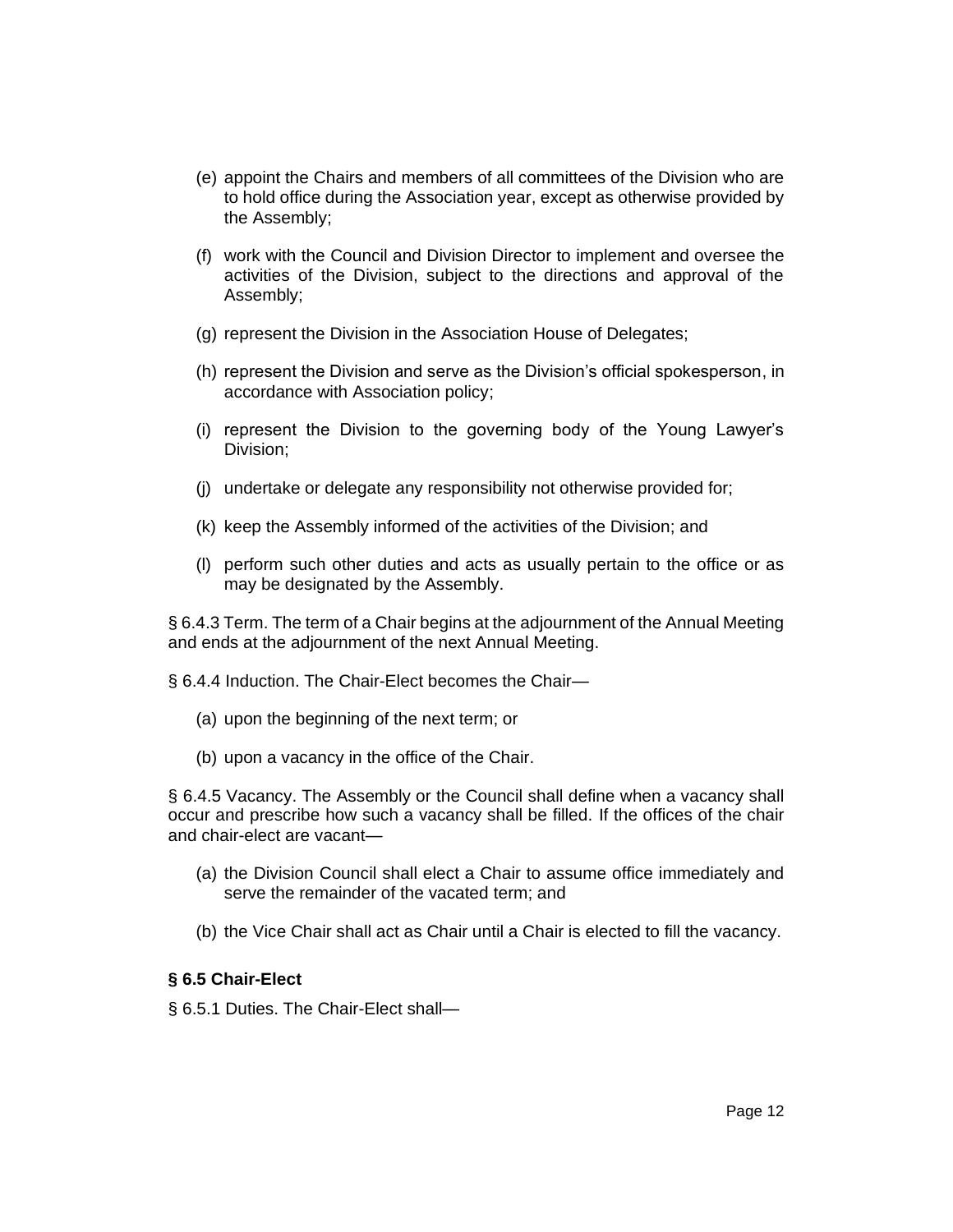- (a) aid the Chair in the performance of the responsibilities of the Chair in such a manner and to such extent as the Chair may request;
- (b) in the absence of the Chair, preside at meetings of the membership of the Division, the Assembly, and the Division Council;
- (c) in the absence of the Vice Chair-Membership, Education Director and the Chair, preside at meetings of the presidents of the Student Bar Associations; and
- (d) perform such other duties and acts as usually pertain to the office or as may be designated by the Assembly.

§ 6.5.2 Term. The term of a Chair-Elect begins at the adjournment of the spring election of the Chair and ends at the adjournment of the Annual Meeting.

- (a) § 6.5.3 Election. The members of the Division Assembly shall electronically elect a Chair-Elect after the conclusion of the Midyear Meeting, from amongst candidates set forth by the Division's Nominating Committee.; and
- (b) upon a vacancy in the office of Chair-elect, to assume office of Chair-elect immediately and serve the remainder of the vacated term.

#### **§ 6.6 Vice Chair - Membership**

§ 6.6.1 Duties. The Vice Chair –Membership ("Vice Chair") shall—

- (a) aid the Chair in the performance of the responsibilities of the Chair in such manner and to such extent as the Chair may request;
- (b) in the absence of the Chair and the Chair-elect, preside at meetings of the membership of the Division, the Assembly, and the Division Council;
- (c) preside at meetings of the ABA Representatives;
- (d) in the absence of the Education Director, preside at meetings of the presidents of the Student Bar Associations;
- (e) maintain and develop membership programs and plan for the Division;
- (f) serve as the Division's liaison to the ABA Standing Committee on Membership;
- (g) represent the Division in the Association House of Delegates;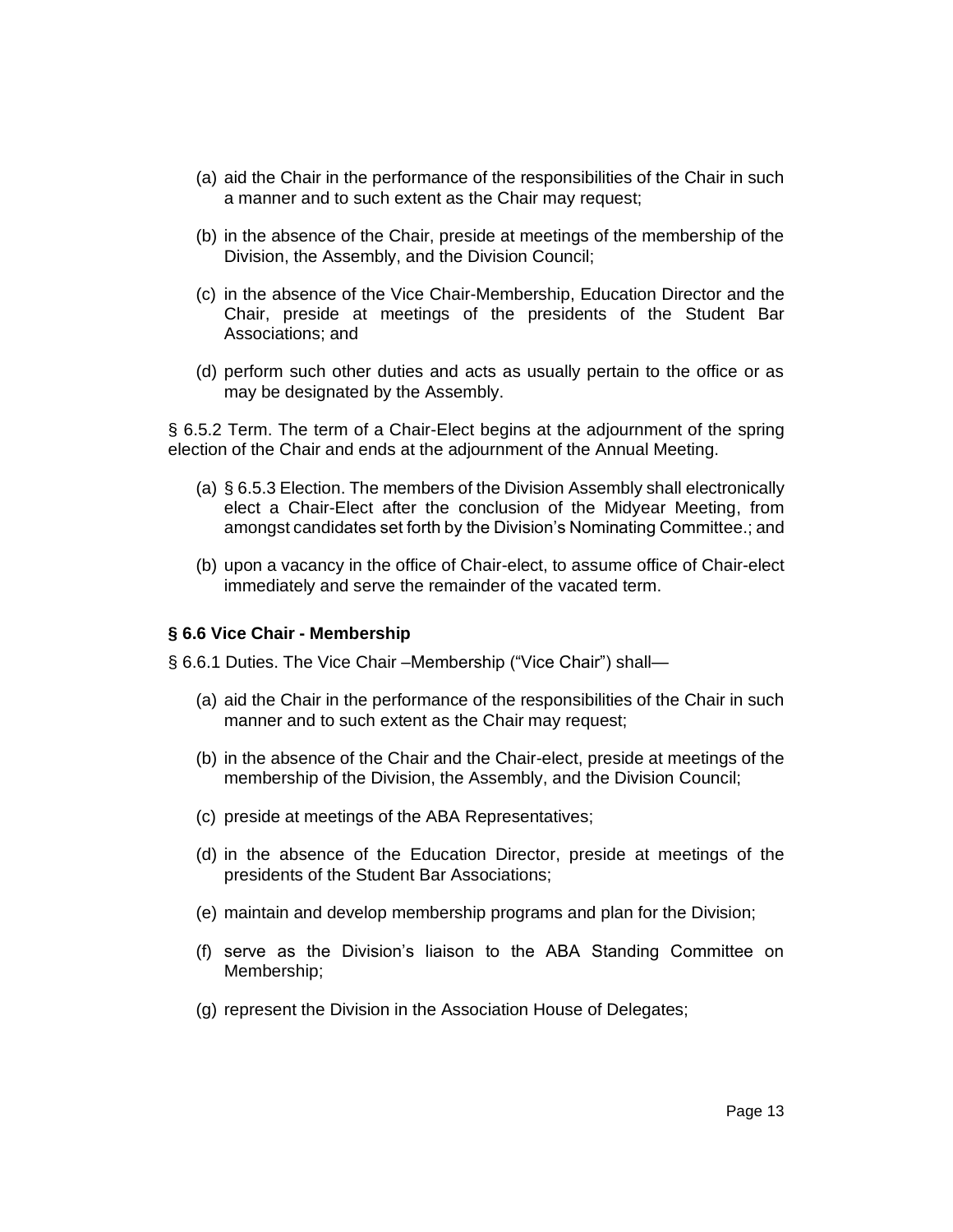- (h) plan and coordinate the ABA Representative training and membership programs;
- (i) liaise between the Division and the Student Bar Associations of the law schools;
- (j) aid in the coordination of the implementation of programs and initiatives of the Division by the Student Bar Associations, subject to the directions and approval of the Assembly;
- (k) promote SBA participation and membership in the Division;
- (l) communicate with leadership of national organizations committed to representing interests of SBAs
- (m) perform such other duties and acts as usually pertain to the office or as may be designated by the Assembly.

§ 6.6.2 Term. The term of a Vice Chair begins at the adjournment of the Annual Meeting and ends at the adjournment of the next Annual Meeting.

§ 6.6.3 Election. The Assembly shall electronically elect a nominee-elect for Vice Chair—

- (a) after the Midyear Meeting to serve the next term; and
- (b) upon a vacancy in the office of Vice Chair, to assume office immediately and serve the remainder of the vacated term.

§ 6.6.4 Vacancy. The Assembly or the Council shall define when a vacancy shall occur and prescribe how such a vacancy shall be filled. If the office of the Vice Chair is vacant—

- (a) the Council shall elect a Vice Chair to assume office immediately and serve the remainder of the vacated term; and
- (b) an interim Vice Chair, appointed by the Assembly or the Division Council, shall act as Vice Chair until a Vice Chair is elected to fill the vacancy.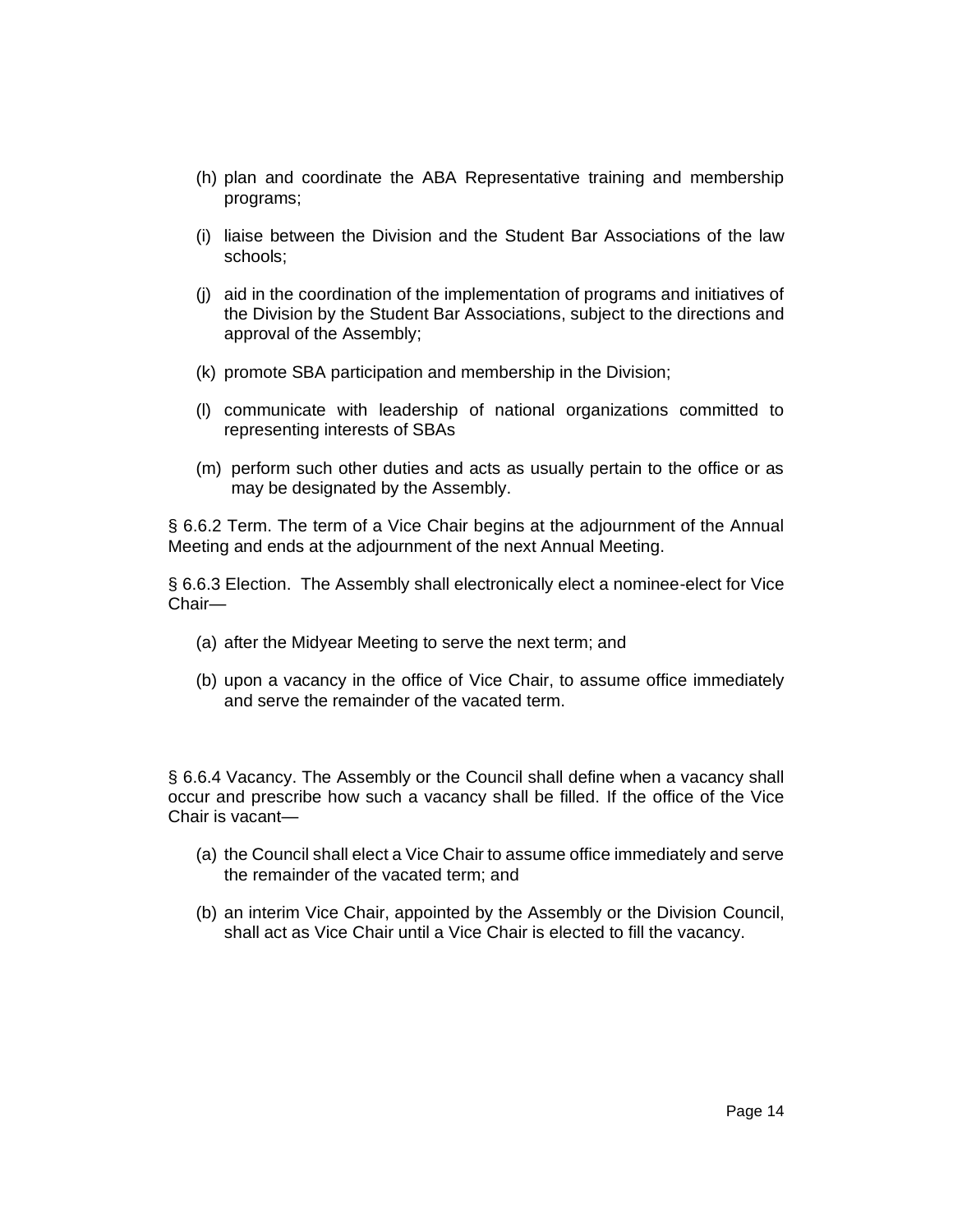#### **§ 6.7 Education Director**

§ 6.7.1 Duties. The Education Director shall-

- (a) represent the Division to the Section of Legal Education and Admission to the Bar ("the Section") by serving as the Law Student Division's voting representative on the Section's Council, in accordance with the Section's bylaws;
- (b) as directed by the Division Council, advocate Division positions to the Section;
- (c) work for adoption for Division initiatives, cosponsored initiatives, and initiatives directly affecting law students filed with the Section;
- (d) inform the Division of actions pending before the Section as well as any action taken by the Section at the conclusion of each Section meeting;
- (e) communicate regularly with the Division Council in order to assess the voice of law students on issues of concern to law students across the country;
- (f) work with the Chair and other officers to execute the legislative agenda;
	- (g) represent the Division in the Association House of Delegates;
- (h) prepare and submit comprehensive reports on Association, Division, and Council activity and action;
- (i) preside at meetings of the presidents of the Student Bar Associations;
- (j) in the absence of the Vice Chair-Membership, preside at meetings of the ABA Representatives;
- (k) and perform such other duties and acts as usually pertain to the office or as may be designated by the Assembly.

§ 6.7.2 Term. The term of Education Director begins at the adjournment of the Annual Meeting and ends at the adjournment of the next Annual Meeting.

§ 6.7.3 Election. The Division Nominating Committee is permitted to recommend to the Division Council a number of candidates no less than that which is required by the Section's bylaws. The Division Council shall then select the appropriate number of nominees to recommend to the Section of Legal Education and Admissions to the Bar by May 1. The Section will then select its Council's Law Student Division representative from among those nominees, in accordance with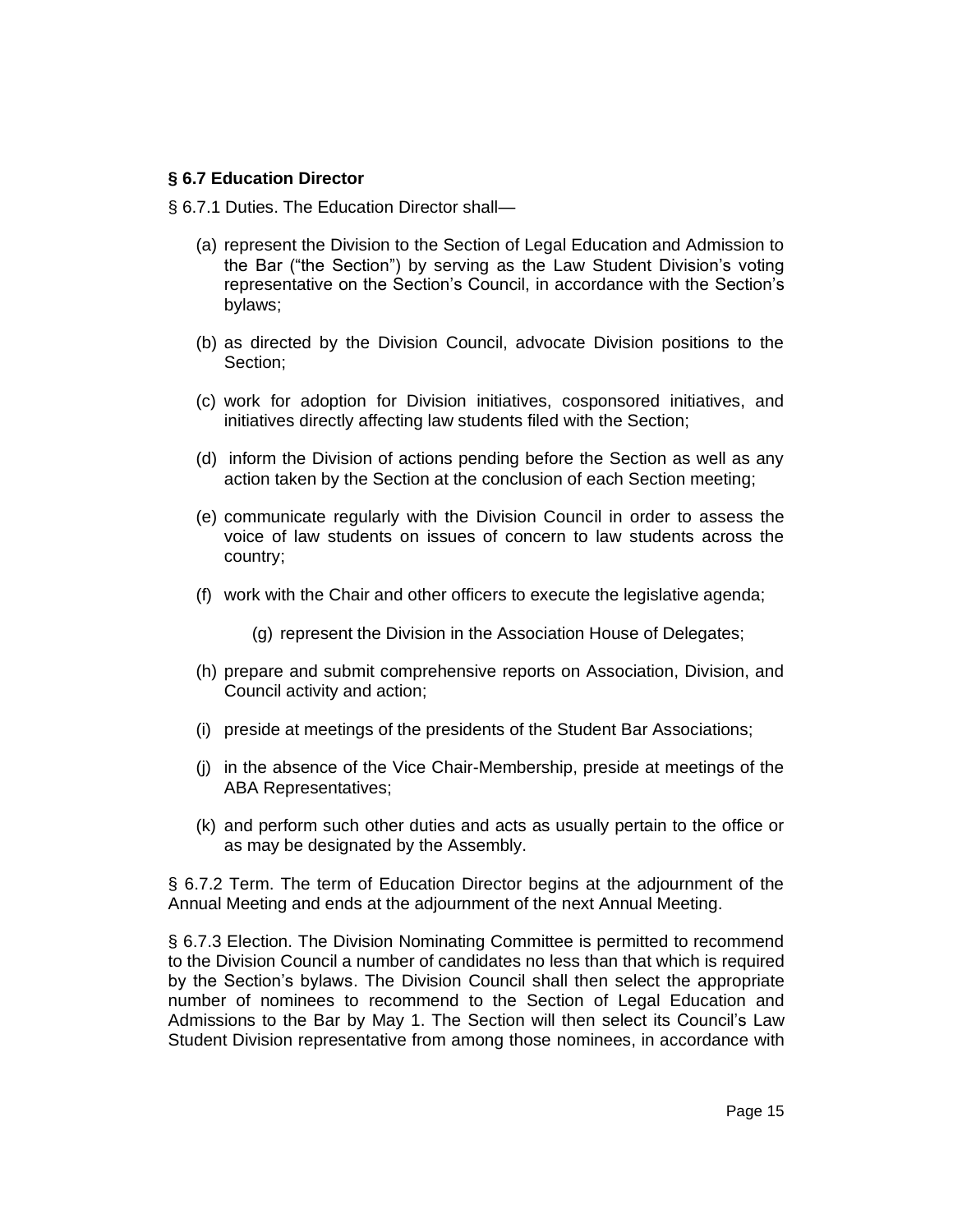its bylaws. The nominee chosen by the Section serves simultaneously as the Division's Education Director for the aforementioned term.

§ 6.7.4 This Article shall not supersede any bylaws or prescriptions of the Section of Legal Education and Admissions to the Bar, nor the policies or actions of the Council of the Section.

#### **§ 6.8 Law Student At-Large on the Association's Board of Governors**

§ 6.8.1 Duties. The Law Student At-Large on the Association's Board of Governors shall—

- (a) represent the Division to the Association Board of Governors;
- (b) work for adoption for Division initiatives, cosponsored initiatives, and initiatives directly affecting law students filed with the ABA Board of Governors;
- (c) inform the Division of actions pending before the ABA Board of Governors as well as any action taken by the Board at the conclusion of each ABA Board of Governors meeting;
- (d) communicate regularly with the Division in order to assess the voice of law students on issues of concern to law students across the country;
- (e) work with the Chair and other officers to execute the legislative agenda;
- (f) prepare and submit comprehensive reports on Association, Division, and ABA Board of Governors activity and action; and
- (g) perform such other duties and acts as usually pertain to the office or as may be designated by the Assembly.
- (h) represent the Division in the Association House of Delegates;
- (i)

§ 6.8.2 Term. The term of Law Student At-Large on the Association's Board of Governors begins at the adjournment of the Annual Meeting and ends at the adjournment of the next Annual Meeting.

§ 6.8.3 Election. The Assembly shall electronically elect a nominee-elect for Division Law Student At-Large on the Association's Board of Governors —

(a) after the Midyear Meeting to serve the next term; and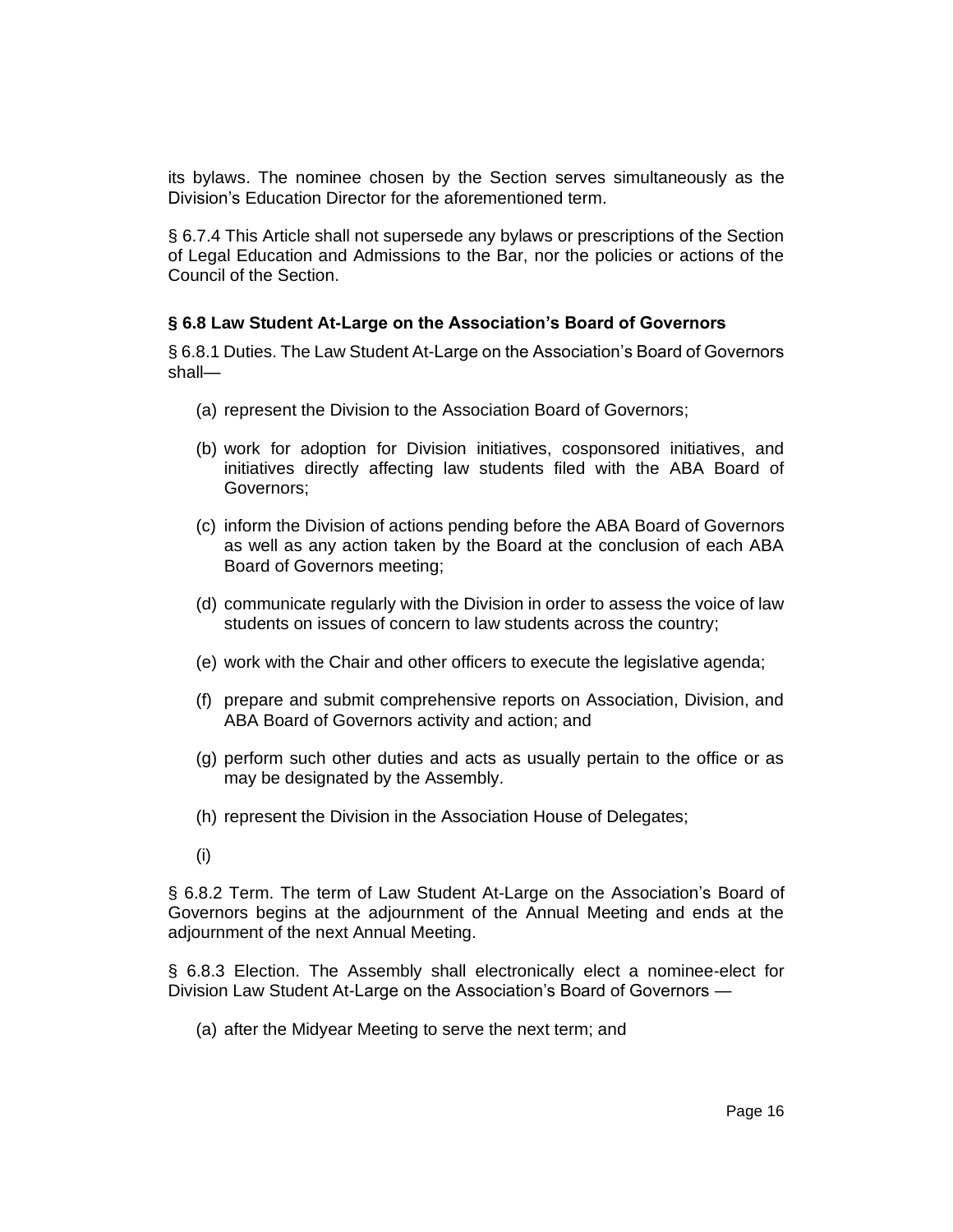(b) upon a vacancy in the office of the Law Student At-Large on the Association's Board of Governors, to assume office immediately and serve the remainder of the vacated term.

§ 6.8.4 Nomination. The Nominating Committee of the Association shall nominate the nominee-elect to the office of the Law Student At-Large on the Association's Board of Governors, upon which the nominee-elect becomes the nominee. The nominee becomes the Law Student At-Large on the Association's Board of Governors in accordance with the Constitution and Bylaws of the Association.

§ 6.8.5 Vacancy. The Assembly or the Division Council shall define when a vacancy shall occur and prescribe how such a vacancy shall be filled. If the office of Law Student At-Large on the ABA Board of Governors is vacant—

- (a) the Division Council shall elect a Law Student At-Large on the Association's Board of Governors to assume office immediately and serve the remainder of the vacated term; and
- (b) an interim Law Student At-Large on the Association's Board of Governors, appointed by the Assembly or the Council, shall act as Law Student At-Large on the Association's Board of Governors until a Law Student At-Large on the Association's Board of Governors is elected to fill the vacancy.

#### **§ 6.9 Delegate of Communications, Publications and Outreach**

§ 6.9.1 Duties. The Delegate of Communications, Publications, and Outreach ("Communications Delegate") shall—

- (a) consult with and assist the officers of the Division in the work of the Division in the manner and to the extent requested;
- (b) liaise between the Division and the Association staff with respect to the retention and maintenance of books, records, papers, documents, and information in any form, and other property pertaining to the work of the Division;
- (c) keep a true record of the proceedings of all meetings of the membership of the Division, the Assembly, the Division Council, and the presidents of the student bar associations, and post such record in a manner that it is accessible to the membership;
- (d) serve on editorial board of the Student Lawyer magazine. Reviews copy and provides comment;
- (e) host or helps to choose the hosts the ABA Law Student Podcast with the Chair;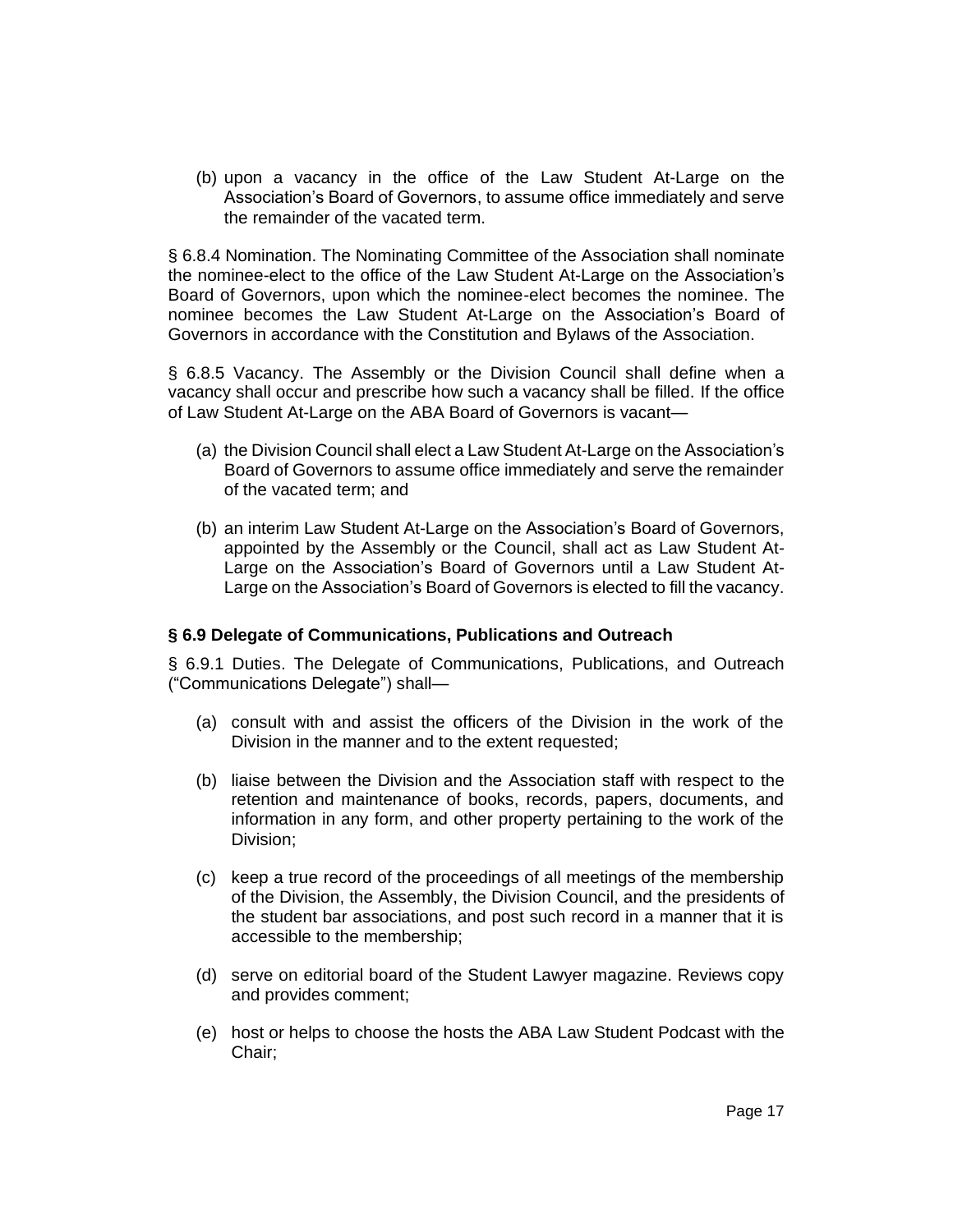- (f) appoint and oversee in consultation with the Division staff and the Chair any nonvoting, non-traveling LSD communications & publications appointees such as Student Lawyer Editor and any specialized communications positions created by the Chair.
- (g) represent the Division in the Association House of Delegates;
- (h) inform the Division Council of actions taken by senior bar entities;
- (i) work with the Chair to execute the Division's legislative agenda;
- (j) oversee and communicate regularly with the Council, liaisons to ABA entities, and Assembly;
- (k) solicit the opinion of the Division Council and Assembly on matters subject to vote in the House of Delegates and abide by instructions of the Assembly regarding such matters;
- (l) keep the Assembly informed of votes and activities on behalf of the Division;
- (m) keep the membership of the Division informed of matters of the Association pertaining to law students; and
- (n) perform such other duties and acts as usually pertain to the office or as may be designated by the Assembly.

§ 6.9.2 Vacancy. The Assembly or the Division Council shall define when a vacancy shall occur and prescribe how such a vacancy shall be filled. If the office or offices of the Division Delegate(s) are vacant—

- (a) the Division Council shall elect a Delegate(s) to assume office immediately and serve the remainder of the vacated term; and
- (b) an interim Delegate(s), appointed by the Assembly or the Division Council, shall act as Delegate(s) until a Delegate(s) is elected to fill the vacancy

§ 6.9.3 Term. The terms of the Communications Delegate begin at the adjournment of the Association Annual Meeting and end at the adjournment of the next Association Annual Meeting.

§ 6.9.4 Election The Assembly shall electronically elect a nominee-elect for Communications Delegate—

(a) after the Midyear Meeting to serve the next term; and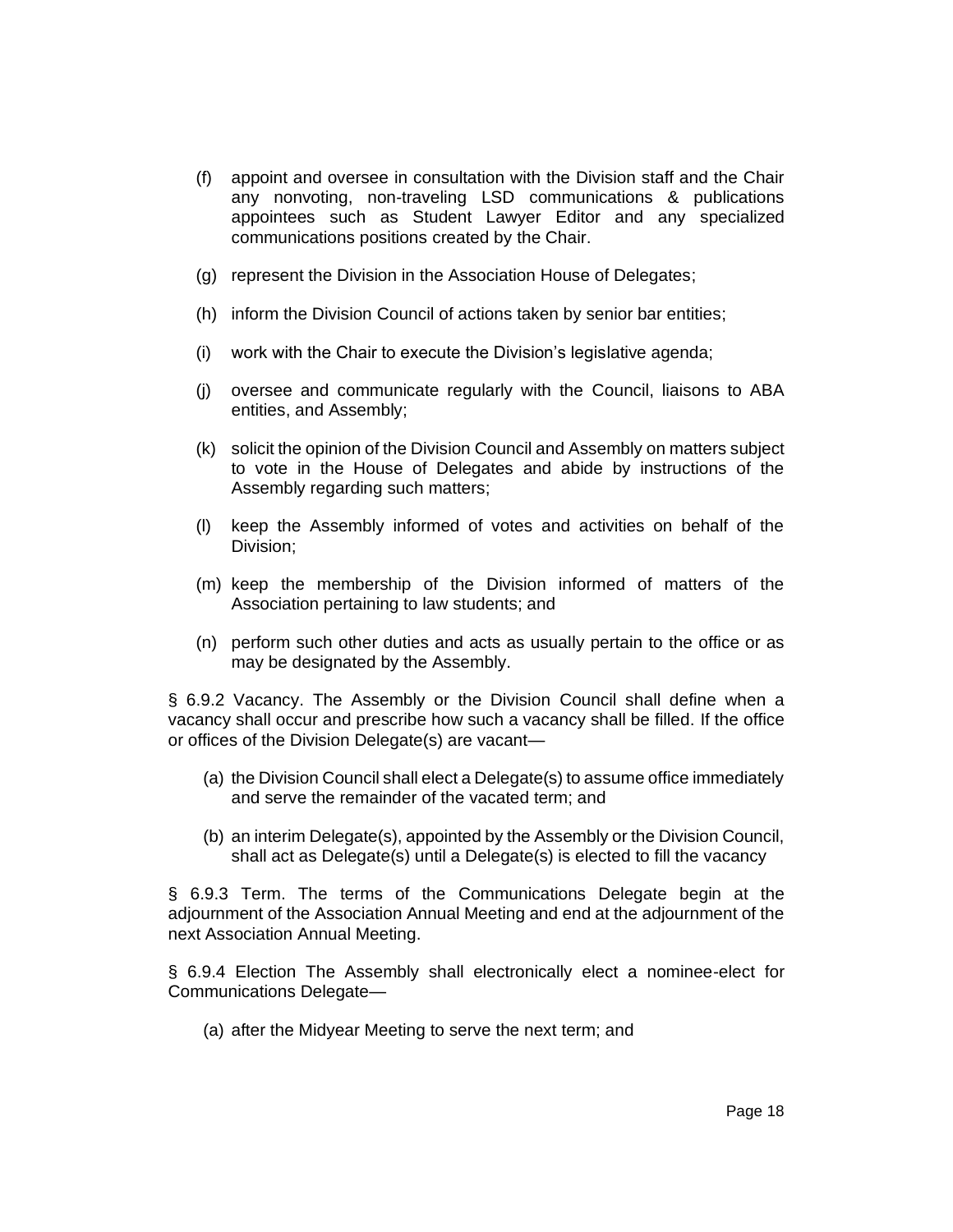(b) upon a vacancy in the office of Communications Delegate, to assume office immediately and serve the remainder of the vacated term.

§ 6.9.5 Vacancy. The Assembly or the Division Council shall define when a vacancy shall occur and prescribe how such a vacancy shall be filled. If the office or offices of the Division Delegate(s) are vacant—

- (a) the Division Council shall elect a Delegate(s) to assume office immediately and serve the remainder of the vacated term; and
- (b) an interim Delegate(s), appointed by the Assembly or the Division Council, shall act as Delegate(s) until a Delegate(s) is elected to fill the vacancy

#### **§ 6.10 Delegate of Diversity and Inclusion**

§ 6.10.1 Duties. The Delegate of Diversity and Inclusion ("Diversity Delegate") shall—

- (a) promote full and equal participation in the Division for a membership inclusive of lawyers of varying gender, national origin, racial and ethnic backgrounds, sexual orientation and gender identity, and of lawyers with disabilities.
- (b) chair the Division's Diversity Committee
- (c) promote and oversee the Grant Fund
- (d) consult with and assist the officers of the Division in the work of the Division in the manner and to the extent requested;
- (e) represent the Division in the Association House of Delegates
- (f) inform the Division Council of actions taken by senior bar entities
- (g) work with the Chair to execute the Division's legislative agenda;
- (h) oversee and communicate regularly with the Council, liaisons to ABA entities, and Assembly;
- (i) solicit the opinion of the Division Council and Assembly on matters subject to vote in the House of Delegates and abide by instructions of the Assembly regarding such matters;
- (j) keep the Assembly informed of votes and activities on behalf of the Division;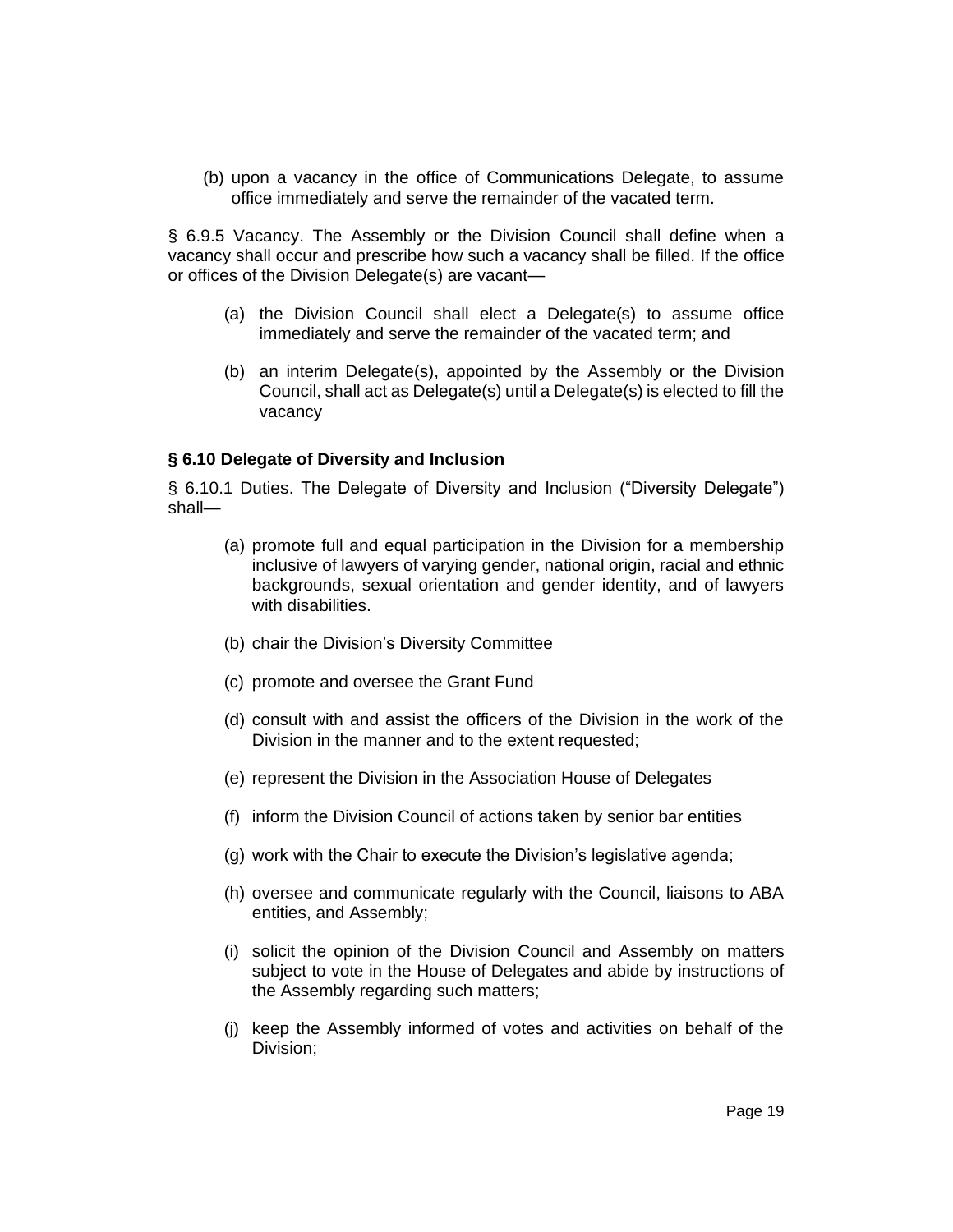- (k) keep the membership of the Division informed of matters of the Association pertaining to law students; and
- (l) Perform such other duties and acts as usually pertain to the office or as may be designated by the Assembly.

§ 6.10.2 Vacancy. The Assembly or the Council shall define when a vacancy shall occur and prescribe how such a vacancy shall be filled. If the office or offices of the Division Delegate(s) are vacant—

- (a) the Division Council shall elect a Delegate(s) to assume office immediately and serve the remainder of the vacated term; and
- (b) an interim Delegate(s), appointed by the Assembly or the Division Council, shall act as Delegate(s) until a Delegate(s) is elected to fill the vacancy

§ 6.10.3 Term. The terms of the Diversity Delegate begin at the adjournment of the Association Annual Meeting and end at the adjournment of the next Association Annual Meeting.

§ 6.10.4 Election. The Assembly shall electronically elect a nominee-elect for Diversity Delegate —

- (a) after the Midyear Meeting to serve the next term; and
- (b) upon a vacancy in the office of Diversity Delegate, to assume office immediately and serve the remainder of the vacated term.

§ 6.10.5 Vacancy. The Assembly or the Division Council shall define when a vacancy shall occur and prescribe how such a vacancy shall be filled. If the office or offices of the Division Delegate(s) are vacant—

- (a) the Division Council shall elect a Delegate(s) to assume office immediately and serve the remainder of the vacated term; and
- (b) an interim Delegate(s), appointed by the Assembly or the Division Council, shall act as Delegate(s) until a Delegate(s) is elected to fill the vacancy

#### **§ 6.11 Delegate of Programming**

- § 6.11.1 Duties. The Delegate of Programming ("Programming Delegate") shall—
	- (a) consult with and assist the officers of the Division in the work of the Division in the manner and to the extent requested;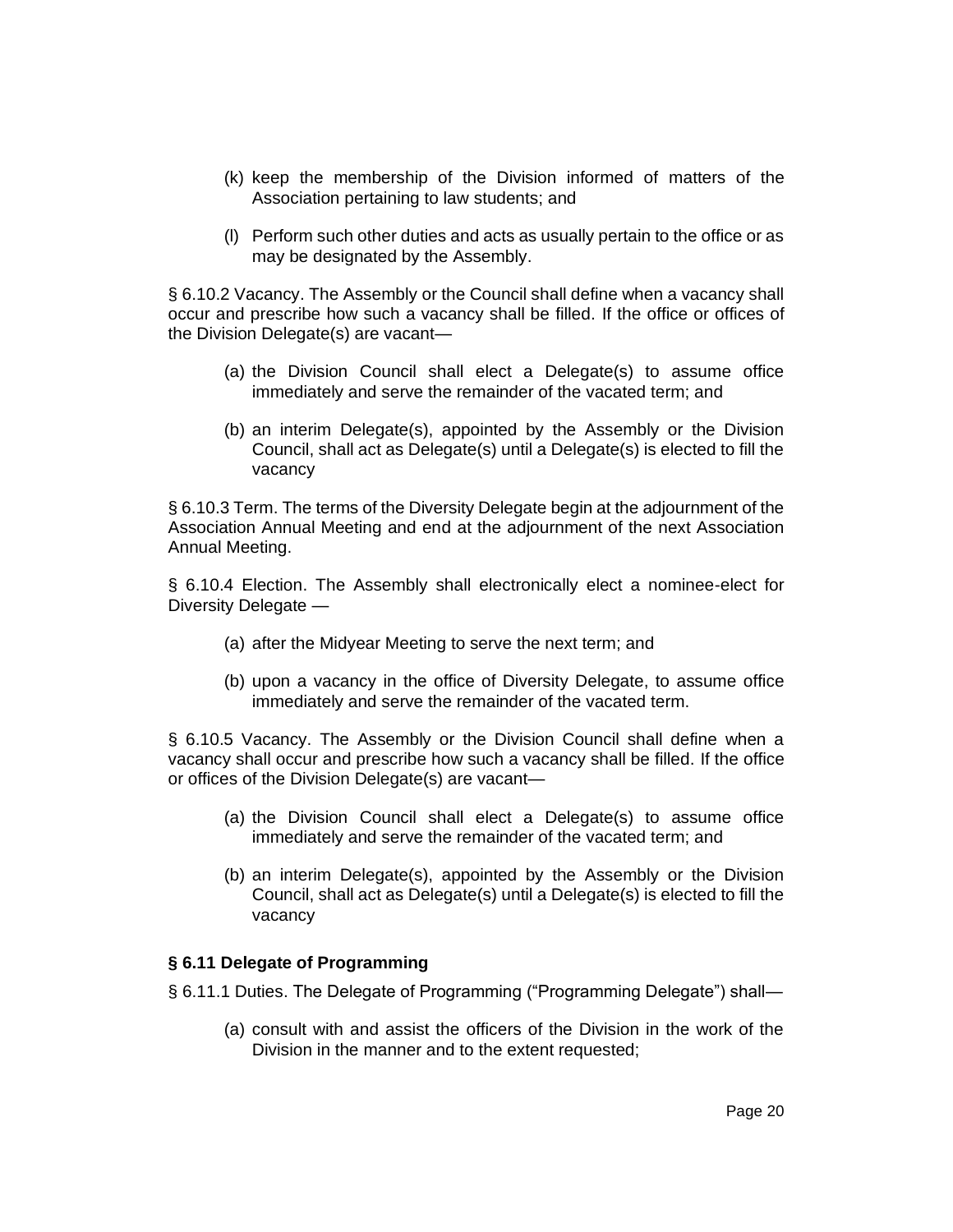- (b) promote the Division's programs, activities, and national competition through regular communications with the ABA SDFs
- (c) serving as the primary contact for Division Liaisons to other Association entities (other than the Section of Legal Education and Admission to the Bar) to the 65+ Law Student
- (d) work in cooperation with Chair to oversee and coordinate the Division's liaison program
- (e) develop live and virtual events, programming, and content for law students, in conjunction with the Young Lawyers Division and other Association entities, as well as in-person programs at Association conferences and law schools in collaboration with Association entities and members
- (f) help to coordinate programming at Annual and Midyear meetings
- (g) represent the Division in the Association House of Delegates inform the Division Council of actions taken by senior bar entities
- (h) work with the Chair to execute the Division's legislative agenda; oversee and communicate regularly with the Division Council, liaisons to ABA entities, and Assembly;
- (i) solicit the opinion of the Division Council and Assembly on matters subject to vote in the House of Delegates and abide by instructions of the Assembly regarding such matters;
- (j) keep the Assembly informed of votes and activities on behalf of the Division;
- (k) keep the membership of the Division informed of matters of the Association pertaining to law students; and
- (l) Perform such other duties and acts as usually pertain to the office or as may be designated by the Assembly.

§ 6.11.2 Vacancy. The Assembly or the Division Council shall define when a vacancy shall occur and prescribe how such a vacancy shall be filled. If the office or offices of the Division Delegate(s) are vacant—

(a) the Division Council shall elect a Delegate(s) to assume office immediately and serve the remainder of the vacated term; and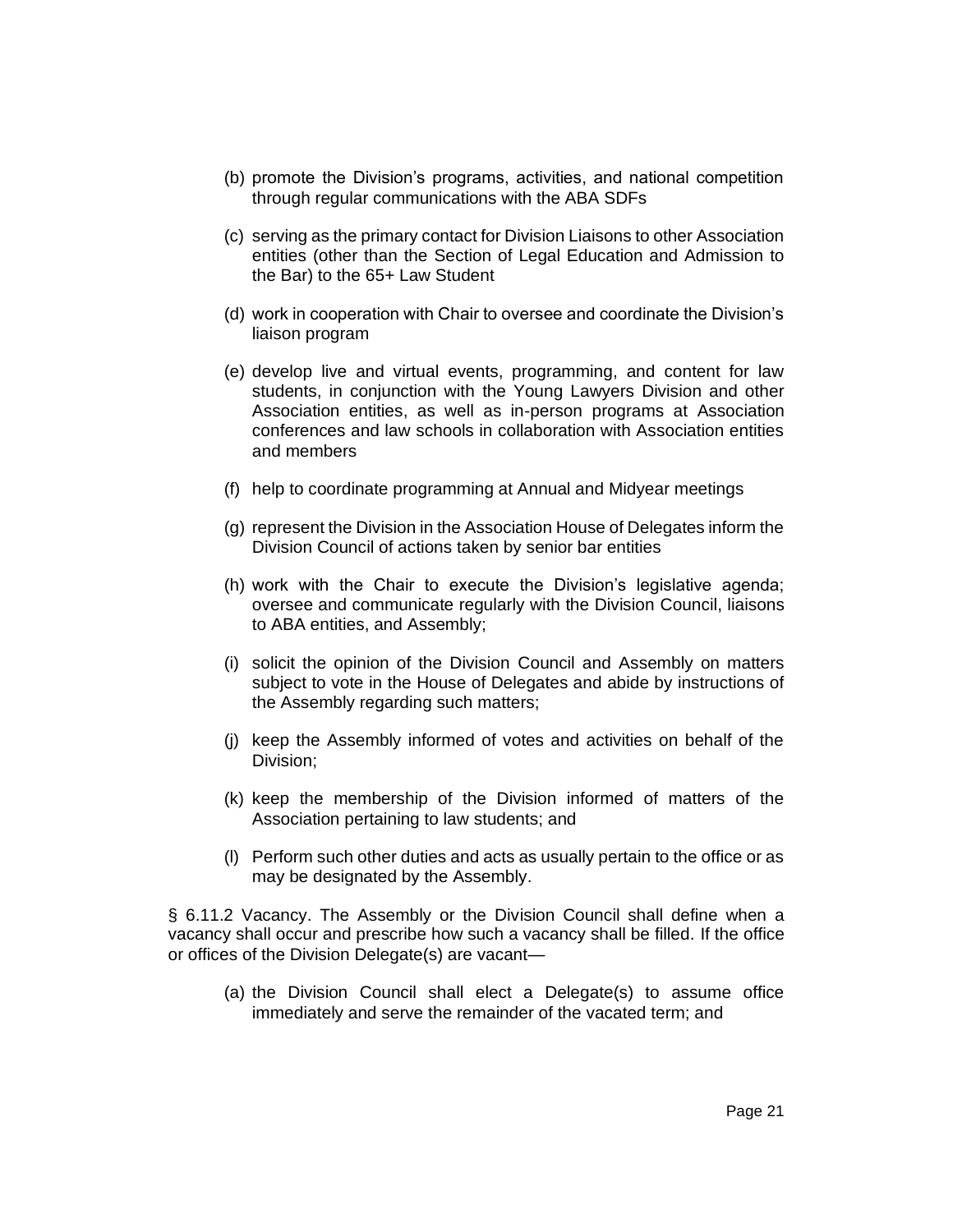(b) an interim Delegate(s), appointed by the Assembly or the Division Council, shall act as Delegate(s) until a Delegate(s) is elected to fill the vacancy

§ 6.9.3 Term. The term of the Programming Delegate begins at the adjournment of the Association Annual Meeting and end at the adjournment of the next Association Annual Meeting.

§ 6.9.4 Election. The Assembly shall electronically elect a nominee-elect for Programming Delegate —

- (a) after the Midyear Meeting to serve the next term; and
- (b) upon a vacancy in the office of Programming Delegate, to assume office immediately and serve the remainder of the vacated term.

§ 6.9.5 Vacancy. The Assembly or the Division Council shall define when a vacancy shall occur and prescribe how such a vacancy shall be filled. If the office or offices of the Division Delegate(s) are vacant—

- (a) the Division Council shall elect a Delegate(s) to assume office immediately and serve the remainder of the vacated term; and
- (b) an interim Delegate(s), appointed by the Assembly or the Division Council, shall act as Delegate(s) until a Delegate(s) is elected to fill the vacancy

# **Article 7 Removal**

#### **§ 7.1 Officers**

The Assembly or the Division Council shall provide for the removal of any officer for cause by the electing or appointing body or officer, by the Assembly or the Division Council, by any of them in the alternative, or by such other body or officer as these Bylaws prescribe. Removal shall require a two-thirds vote of the appropriate body after at least two weeks' notice to the officer and an opportunity for the officer to challenge any evidence against him or her. The evidence must be presented in a written record and shared with the officer and appropriate electing/appointing body to constitute appropriate notice. Before the removal is to be brought for a vote, the appropriate electing/appointing body must provide the officer with an opportunity to voluntarily resign. The Assembly or the Division Council may also provide for the suspension of any officer against whom a removal proceeding is pending. A removed officer may appeal the removal to the next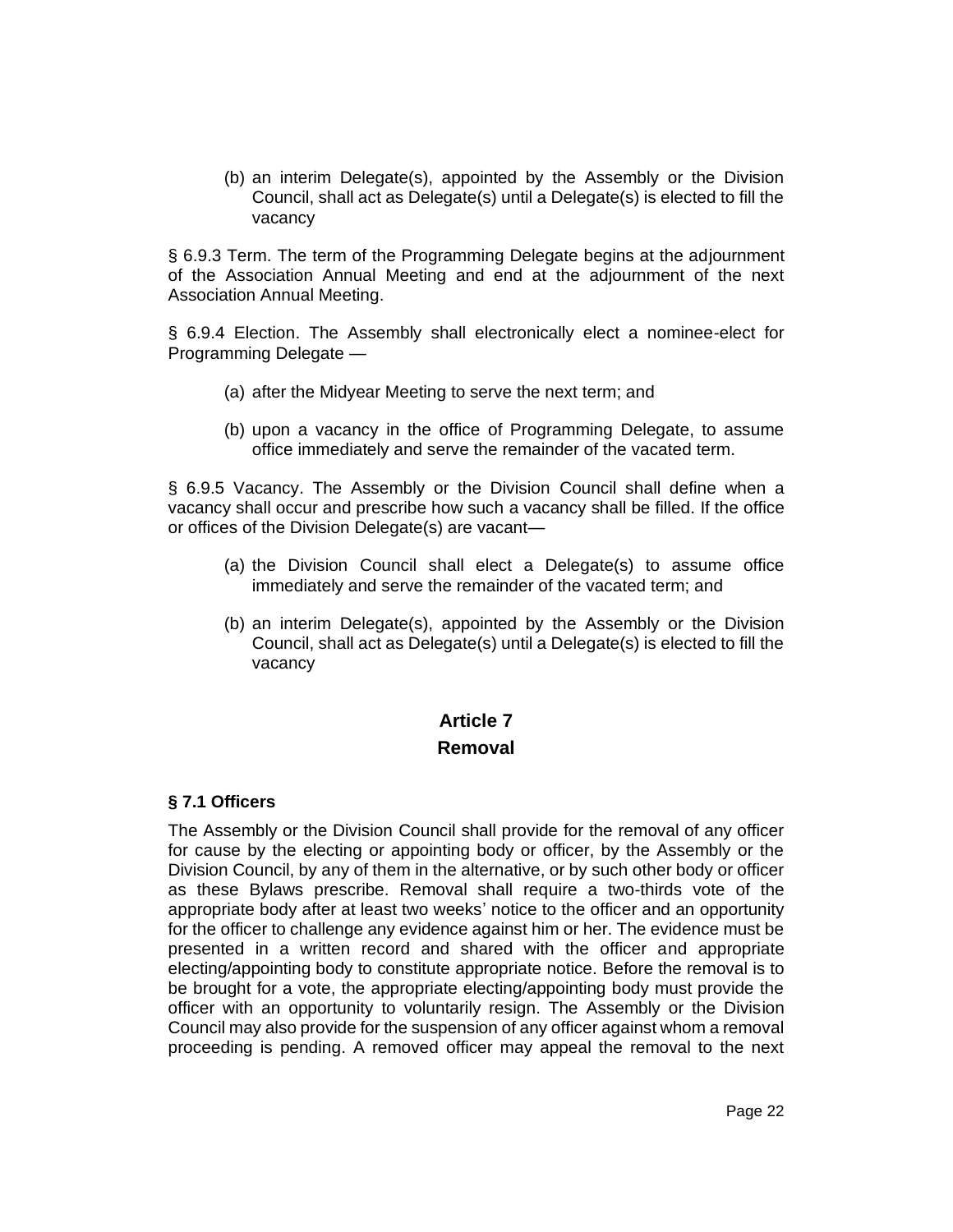meeting of the Division Council or the Assembly (but not both and neither body shall act on any matter relating to the removal once an appeal has been taken to the other body), which may by a two-thirds vote reinstate him or her. All communications and discussions surrounding the removal proceedings, no matter the ultimate outcome, shall remain confidential.

#### **§ 7.2 ABA Representative**

(a) The Division Council, in consultation with the SBA president of the ABA Representative's school, may remove an ABA Representative for good cause.

# **Article 8 Liaisons to the ABA Entities**

#### **§ 8.1 Liaisons**

The Assembly or the Division Council may create a liaison with any other entity within the Association; or with an entity outside the Association subject to approval by the Operations Committee of the Association Board of Governors and by the Association Board of Governors. The Chair, subject to such rules or review as the Assembly or Division Council prescribes, shall appoint (or, if the entity reserves the power of appointment, shall nominate) each such liaison. ABA entities may provide such funding and voting power to the liaisons as the governing body of the ABA entity approves from time to time.

# **Article 9 Meetings**

#### **§ 9.1 Open Meetings**

Any meeting of the Division shall be open to each member and to the news media. A meeting may, by a two-thirds vote, close its proceedings on an extraordinary occasion for a stated reason in which case only the members of the meeting, the Council, and such others as the vote excepts may attend.

#### **§ 9.2 Parliamentary Authority**

The current edition of *Robert's Rules of Order* governs the proceedings of each meeting, and in the case of the Annual Meeting Assembly, in conjunction with any Standing Rules.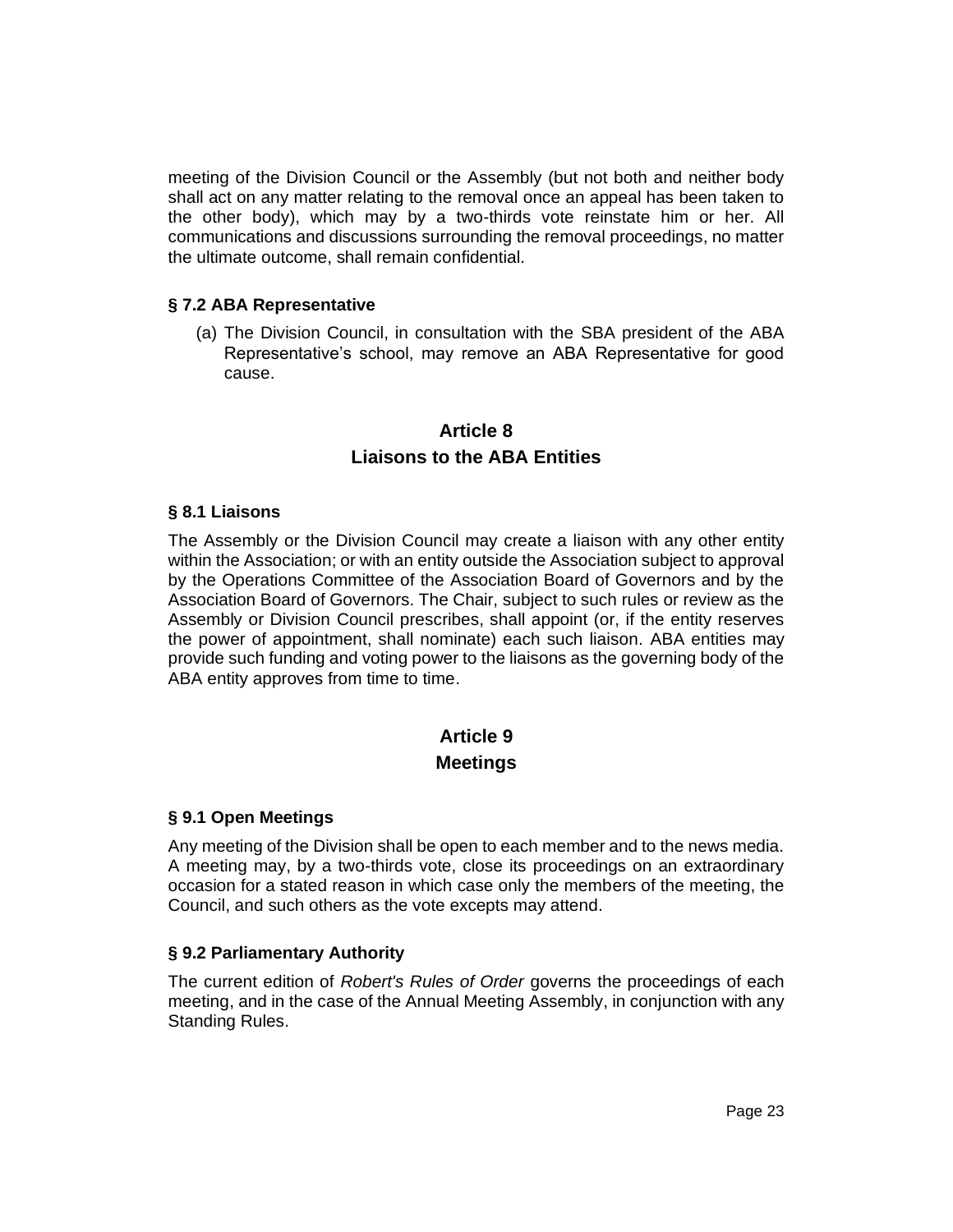#### **§ 9.3 Annual Meeting**

§ 9.3.1 Time and Place. The membership shall annually meet at the call of the Division Chair. The meeting shall ordinarily coincide approximately with the Association's Annual Meeting.

§ 9.3.2 Program. The Chair and the Division Council shall plan substantive workshops and other programs for the educational and professional benefit and orientation of the members and officers.

§ 9.3.3 SBA Conference. The student bar association conference shall consist of the president of each student bar association or his or her proxy and the Education Director as chair. The conference shall meet at the Annual Meeting to advise the Assembly on matters relating to student bar associations, and for such other purposes as the conference or the Education Director prescribes. The conference may adopt standing rules. The Education Director shall perform such duties as the conference prescribes. Another Division Council member may preside in the absence of the Education Director.

§ 9.3.4 Proceedings. The Division Council may provide for the proceedings of the Annual Meeting to be published.

# **Article 10 Resolutions**

# **§ 10.1 Resolutions Committee**

The Resolutions Committee shall consist of the Division Delegates, the Law Student At-Large on the Association's Board of Governors, and up to three ABA Representatives and three SBA Presidents

# **§ 10.2 Content and Form**

Any matter that can be decided or considered by an officer or entity within the Association that affects the quality of legal education or student life or that pertains to these Bylaws or any action taken under their authority is a proper subject for a resolution. Each such resolution shall be introduced in a form suitable for consideration by the House of Delegates. The Resolutions Committee, subject to review by the Assembly or the Division Council, shall define suitable form. The committee shall judge the form of each resolution and may return a resolution to the mover with a stated objection in which case neither the Assembly nor the Division Council shall consider the resolution until the objection is cured to the committee's satisfaction.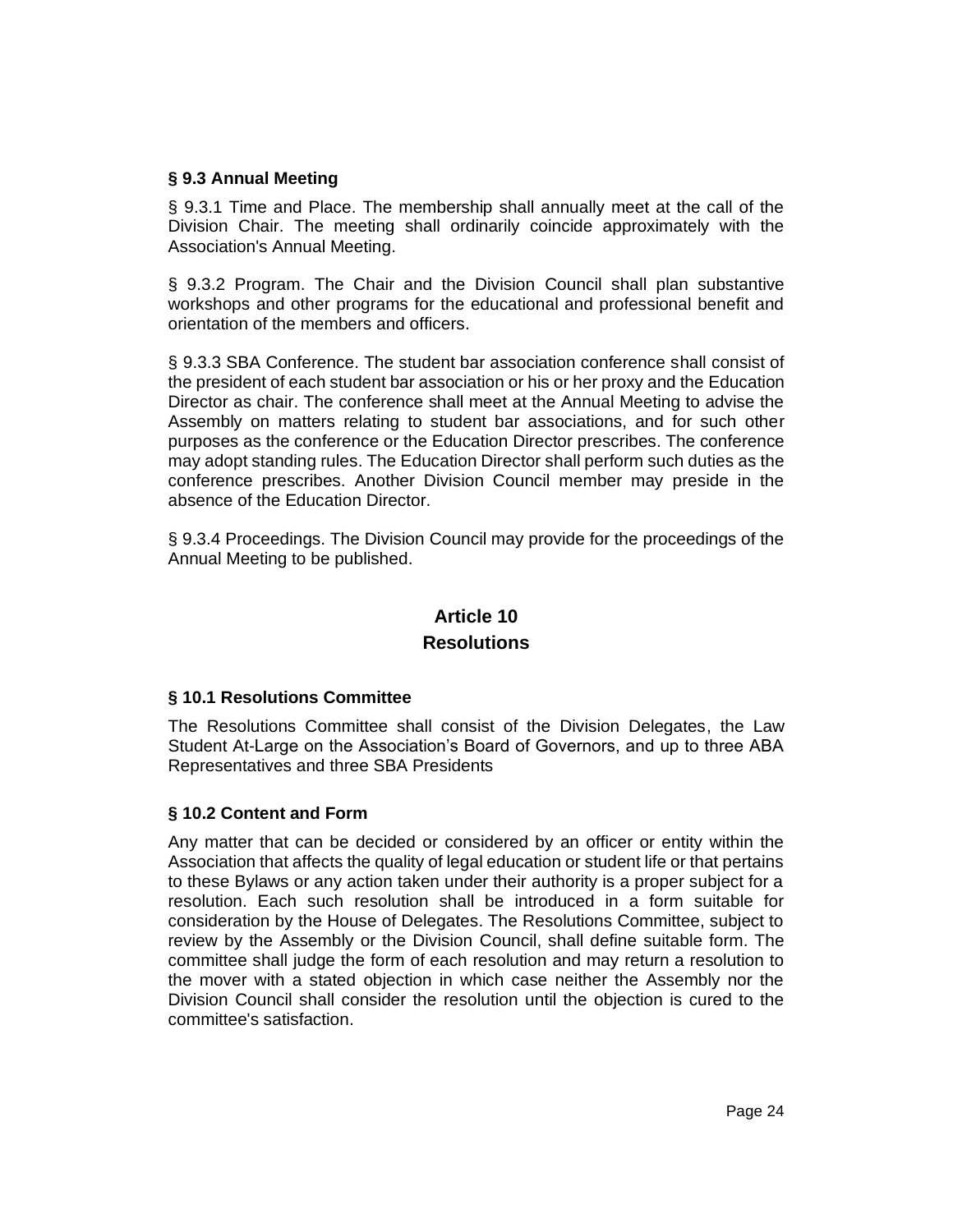#### **§ 10.3 Procedure**

Any member or group of members may introduce a resolution. The Assembly may consider any resolution submitted by June 15 with notice to the membership via the Division website. Each resolution so introduced shall be distributed to each registered delegate to the Annual Meeting.

#### **§ 10.4 Action of the Association**

Division Council action does not represent the policy of the Association unless adopted by or under the authority of the Association House of Delegates or the Association Board of Governors. The Division Council shall choose which resolutions to transmit to the Association.

# **Article 11 Committees**

#### **§ 11.1 Standing Committees**

The Chair shall appoint each standing committee (except ex officio members):

- (a) The Resolutions Committee shall be a standing committee.
- (b) The Diversity Committee shall be a standing committee. The Committee shall consist of nine (9) individuals representing diverse student groups. Four (4) seats are reserved for one representative from the following organizations: National Asian Pacific American Law Students Association,National Black Law Students Association, National Latin Law Students Association, and National Native American Law Students Association.Two (2) of the remaining five seats shall be reserved for a student representing law students with disabilities and a student representing LGBTQ law students.
- (c) The Division Council shall organize other standing committees on operations, membership and Student Bar Associations, programming, and communications and publications (although not necessarily under those groupings or names). The Chair shall appoint each committee from the members of the Division Council, the SBA Presidents and the ABA Representatives. Each of these three groups may not make up more than 1/3 of the membership of any committee.
- **(d)** The Division Council may by a two-thirds vote create any other necessary standing committee. The Assembly or the Division Council may by simple majority instruct such a committee or amend or rescind its charter.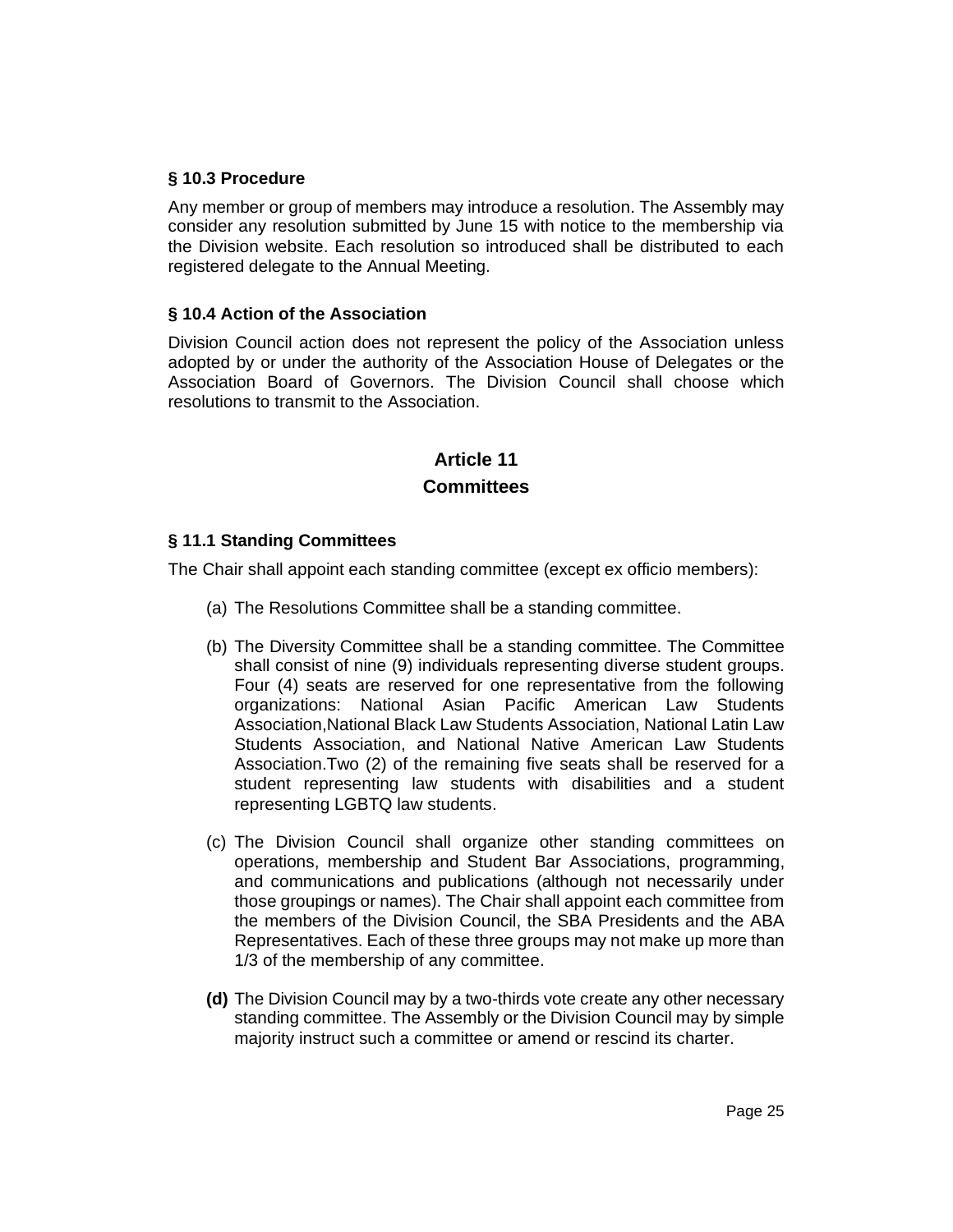#### **§ 11.2 Special Committees**

The Assembly, the Division Council, or the Chair may create any necessary special committee, which the Chair shall appoint. Each special committee shall expire by the next Annual Meeting unless the Assembly or the Division Council (or the Chair-Elect if the Chair created the committee) continues it.

### **§ 11.3 Oversight**

The Division Council may review or revise any action of a committee.

#### **§ 11.4 Competitions Committee**

The Law Student Division Competitions Committee ("Competitions Committee"), comprising of volunteer ABA members, shall administer the Law Student Division's national competitions in accordance with guidelines and rules developed by the Competitions Committee.

# **Article 12 Finance**

#### **§ 12.1 Budget**

- (a) The Chair and the Division Director, after a report to the Division Council, shall annually recommend a budget to the Association. The budget shall estimate income and shall request appropriations from the Association.
- (b) The Division's fiscal year shall coincide with the Association's.
- (c) Except as provided in § 12.1(a), the Assembly and the Division Council will not have financial or budgetary authority, and such authority will lie with the Division staff, the Association staff, and the Association's Board of Governors.

#### **§ 12.2 Assets**

Any income or other property of the Division shall be held by the Treasurer of the Association for the Division's benefit.

#### **§ 12.3 Reimbursement**

(a) The Treasurer of the Association shall reimburse any officer for an official expense upon appropriate documentation as the Division's Chair defines subject to review by the Division Council.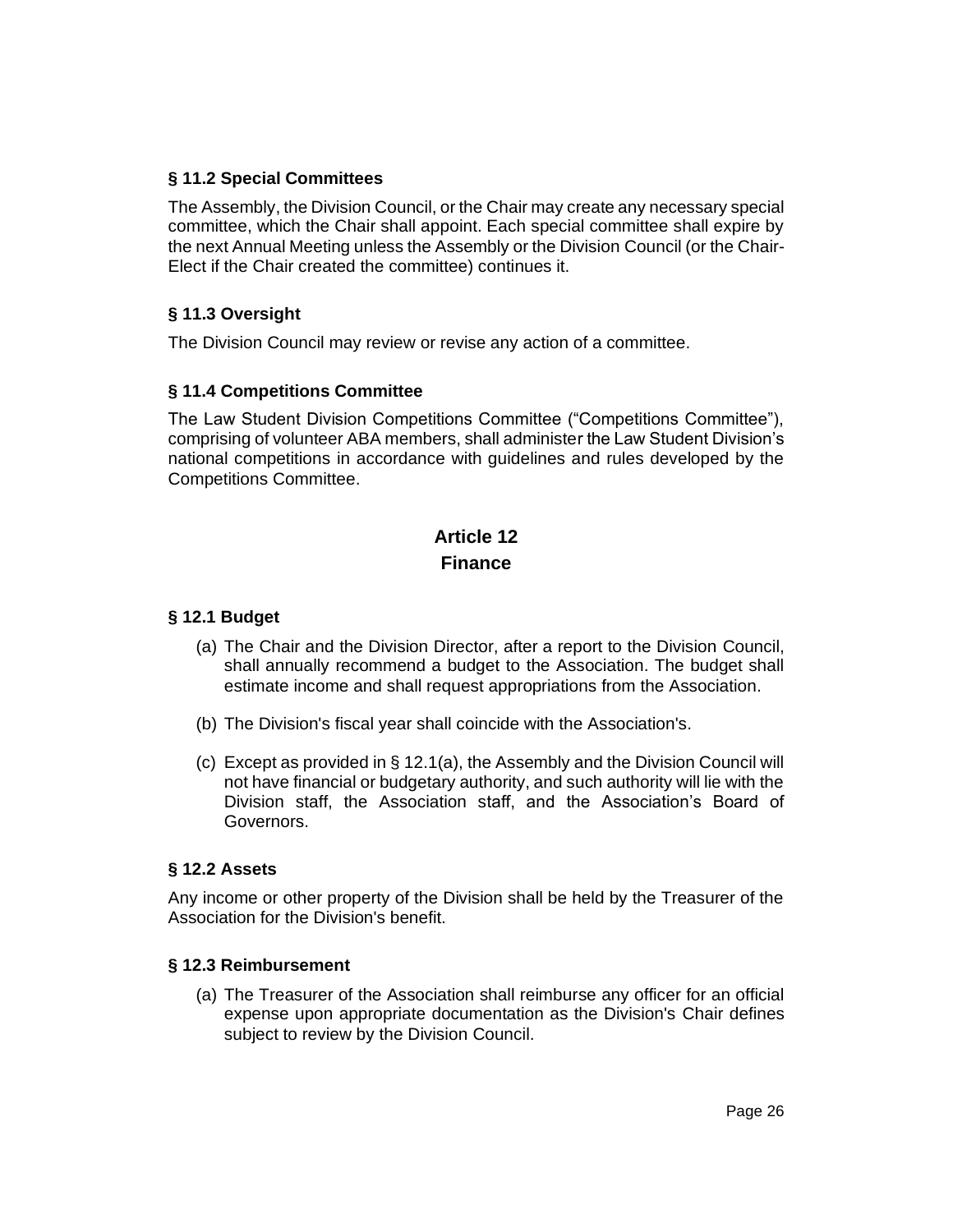- (b) The Division Council shall provide for reimbursement for the Annual Meeting as the Association authorizes.
- (c) Neither the Division nor the Association is liable for an unauthorized expense that an officer or member incurs.

#### **§ 12.4 Dissolution**

The Association shall succeed the Division in case of dissolution.

# **Article 13 Publications**

#### **§ 13.1 Editorial Control**

The Communications Delegate shall exercise or delegate to a standing committee editorial control over the Division's publications.

#### **§ 13.2 Magazine**

The official publication of record shall be Student Lawyer, which the Association shall publish with the advice of the Director subject to such policies and procedures as the Division Council prescribes.

#### **§ 13.3 Other Publications**

The Division may issue any other publication that the Division Council finds worthy of the Division and the Association.

# **§ 13.4 Copyright**

Any publication shall be copyrighted in the name of the Association.

# **Article 14**

#### **Amendment**

#### **§ 14.1 Ratification**

The Assembly may amend these Bylaws by a resolution adopted by a two-thirds vote.